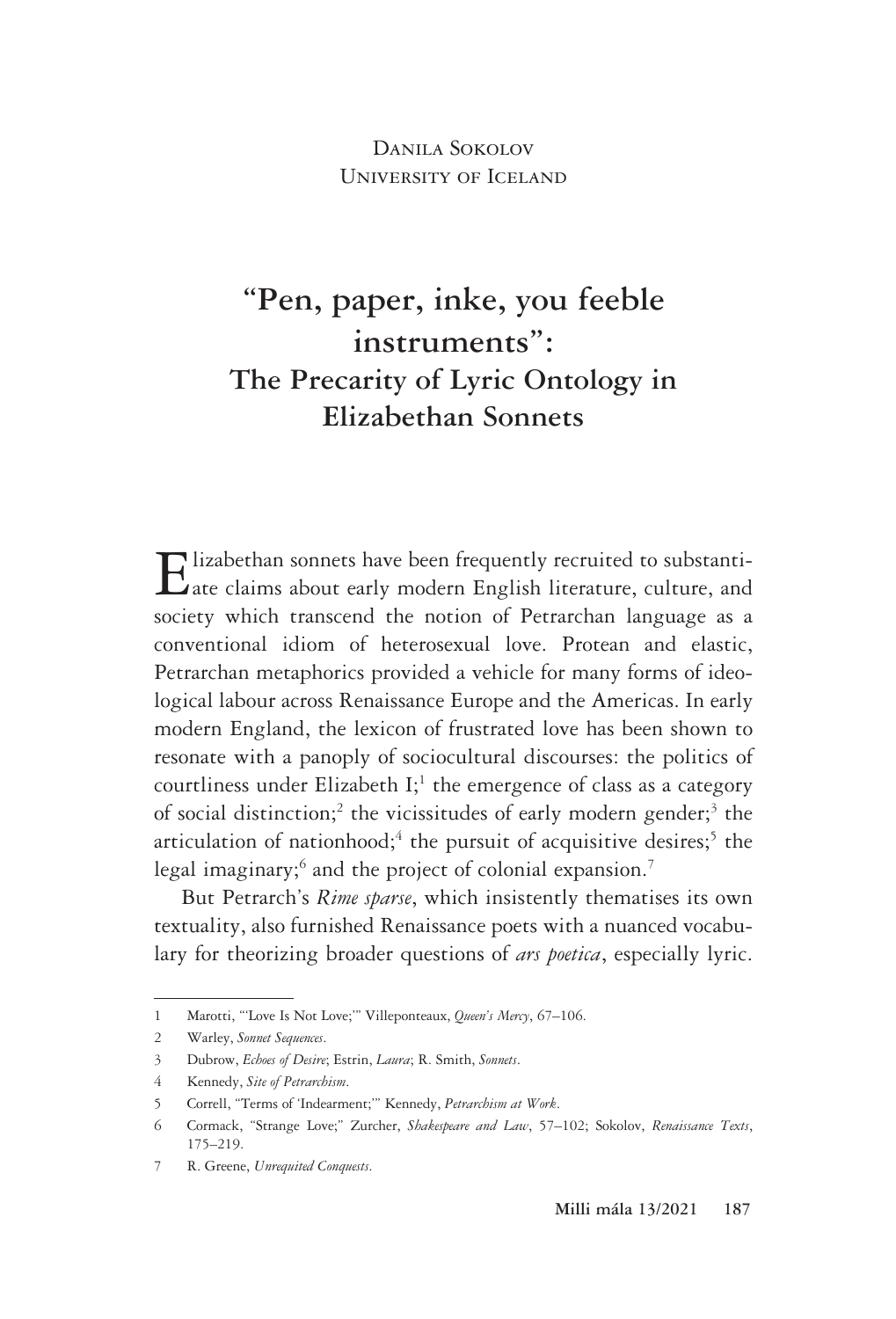Petrarch's sequence articulated a complex, in many ways unprecedented, form of lyric subjectivity emerging at a nexus of desire and writing.8 His lyric cycle engages in a constant play of textual, corporeal, emotional, and psychic fragmentation.<sup>9</sup> The poet's tortuous relationship with the classical past, the impossibility of its recuperation and the belatedness of his own verse injected a form of temporal dislocation into his lyric project.<sup>10</sup> The close association of the work and the material book that developed in the Renaissance, although not unknown in Antiquity and the Middle Ages, can be traced to Petrarch's obsession with controlling his manuscripts.<sup>11</sup> Inversely, the dissemination of Petrarch's texts, accompanied by commentary and multiple imitations of his verse, diluted the authority and stability of Petrarchan textuality.12 Turning to the *Rime sparse*, in other words, post-Petrarchan poets discovered a sophisticated apparatus for probing the parameters of literary imagination, the problems of authorship, the pressures of poetic influence, the sources of inspiration, the instability of language, and the afterlives of textual production.

This essay traces how Elizabethan sonneteers adapted the signatures of Petrarchan desire to attend to the question of lyric ontology. Considering sonnets from Philip Sidney's *Astrophil and Stella*, Samuel Daniel's *Delia*, Edmund Spenser's *Amoretti*, and other collections written in England in the 1590s, I suggest that they offer microanalyses of the existential traits of lyric in its historical situation. Specifically, they imagine a precarious form of material existence. The affective work of Petrarchism in these sonnets tropes the uncertainties inherent in the contemporary conditions of lyric production; and intense erotic longing and the impossibility of its fulfilment allegorize a thwarted desire for a lyric poem that remains perennially elusive and unrealizable.

The preceding paragraph juggles some potentially contestable terms. Lyric, for example, is not an easily definable category. If used

<sup>8</sup> Freccero, "Fig Tree;" Regan, *Love Words*, 184–222.

<sup>9</sup> Mazzotta, "*Canzoniere*;" Braden, *Petrarchan Love*, 1–60; Enterline, *Rhetoric of the Body*, 91–124.

<sup>10</sup> T. Greene, *Light in Troy*, esp. 4–53.

<sup>11</sup> Chartier, *Order of Books*, 55–57; Holmes, *Assembling the Lyric Self*, 170–79.

<sup>12</sup> Kennedy, "Petrarchan Textuality."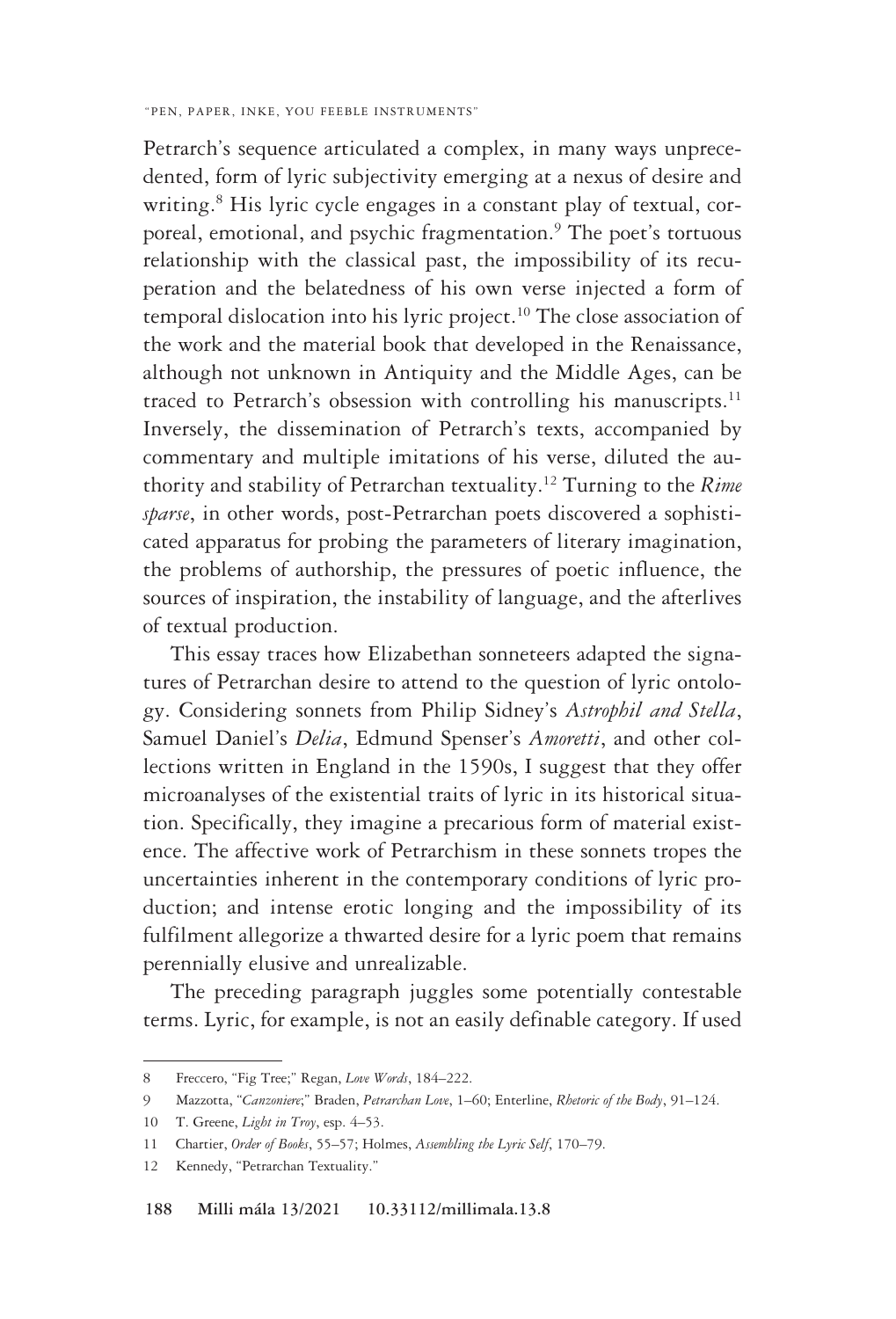transhistorically, it invites charges of anachronistic lyricization, when the Romantic idea of lyric is projected onto texts composed in different cultural environments.<sup>13</sup> Even universalizing theories of lyric trace the historically shifting concepts of the genre in the Western tradition.<sup>14</sup> But even period-specific concepts of lyric are debatable. As Heather Dubrow suggests, "discussions of lyric during the English Renaissance... are typically inconsistent in their definitions of the mode... [and] profoundly ambivalent in their valuations of it."15 Early modern lyric is a tentative institution fraught with instability and self-doubt.

The notion of lyric ontology—the material mode of existence of lyric *poiesis*—is also open to questioning. On the one hand, materiality is perhaps the least contentious dimension of lyric theory in the period. According to Kimberly Johnson, in post-Reformation England poetry was "a formal practice fundamentally invested in the substantiality of its own medium."16 In his *Defence of Poesy* (c. 1580), Sidney locates the origins of poetry in a Platonic idea: "the skill of each artificer standeth in that idea or fore-conceit of the work, and not in the work itself." But he also stresses the importance of material form, writing that the poet "doth not learn a conceit out of a matter, but maketh matter for a conceit," where *matter* is deliberately ambiguous.17 Puttenham, in *The Art of English Poesy* (1589), includes poetry with "those other mechanical arts" and compares rhetorical ornament to the effect produced by "these polishers of marble or porphyrite, who, after it is rough hewn and reduced to that fashion they will, do set upon it a goodly glass;" and William Scott's *Model of Poesy* (c. 1599) compares a poet's linguistic material to "the brass or marble in the carver's work."18 A Renaissance poet is "a Maker in a very literal and mundane sense."19

At the same time, the materiality of language, although central

<sup>13</sup> See Jackson, *Dickinson's Misery*.

<sup>14</sup> Culler, *Theory of the Lyric*, esp. 10–33, 49–77; Brewster, *Lyric*.

<sup>15</sup> Dubrow, *Challenges of Orpheus*, 41.

<sup>16</sup> Johnson, *Made Flesh*, 22.

<sup>17</sup> Sidney, *Defence of Poesy*, 9, 30.

<sup>18</sup> Puttenham, *Art of English Poesy*, 222, 333; Scott, *Model of Poesy*, 11.

<sup>19</sup> Dubrow, *Challenges of Orpheus*, 30. See also Kalas, *Frame, Glass, Verse*, 55–81; Hyman, *Impossible Desires*, 32–36.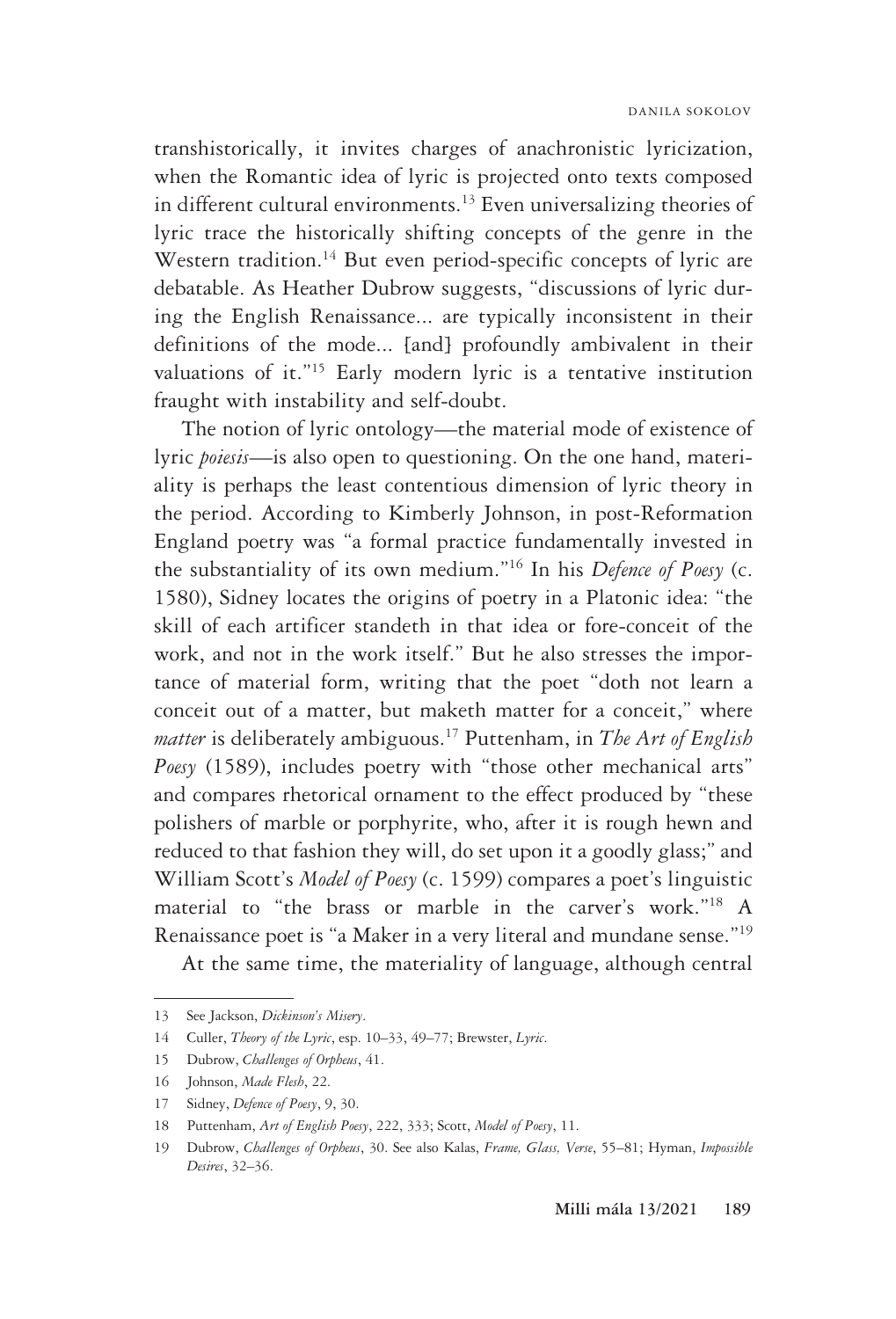to poetic ontology, is not its only dimension. As Amie Thomasson points out, literary texts are "neither (purely) mental nor (purely) material; nor are they either concrete physical objects or timeless, changeless abstracta."20 Rather, they constantly renegotiate the relationship between the two domains, mental and material. Willed into existence by human imagination (itself corporeal), literary texts assume a concrete physical shape as written, printed, vocalized, or digitized objects subject to replication, corruption, and destruction. Early modern poetic theory realized the dual importance of poems as imaginative constructs and material things. Puttenham's discussion of shape poems identifies in them a special kind of "proportion" (i.e. harmony) that "yields an ocular representation" when lyric poems are "by good symmetry reduced into certain geometrical figures."21 His examples of lozenge- and diamond-shaped poems reveal a close co-dependence of imagination and matter in poetic ontology. Scott, in his remarks on the genre of emblems, writes that it "admitteth some material object to the discovering the conceit." In this hybrid form, "the artisan brings his portraiture as the body, the poet the speech and word as the soul, neither being of use without the other, the body or picture as a lifeless carcase if it be not informed and actuated by the word as the spirit, the word as an idle, fantastical air that hath no sensible existence."22 Poetic imagination and manual labour meet as emblems traverse the territory between mental processes ("conceit") and the physical shape in which imagination manifests itself ("sensible existence").

But all poetry—not just the marginal forms discussed by Puttenham and Scott—depends on linkage of conceit and objecthood, with every act of poetic imagination contingent upon some sort of material support beyond language. Moreover, the non-linguistic substrate of poetry is always historically embedded, for every period endorses "instantiation templates"—the culturally sanctioned prototypes of material support which determine the physical shape a poetic event will assume to be recognized as such,

<sup>20</sup> Thomasson, "Debates", 247.

<sup>21</sup> Puttenham, *Art of English Poesy*, 179.

<sup>22</sup> Scott, *Model of Poesy*, 81.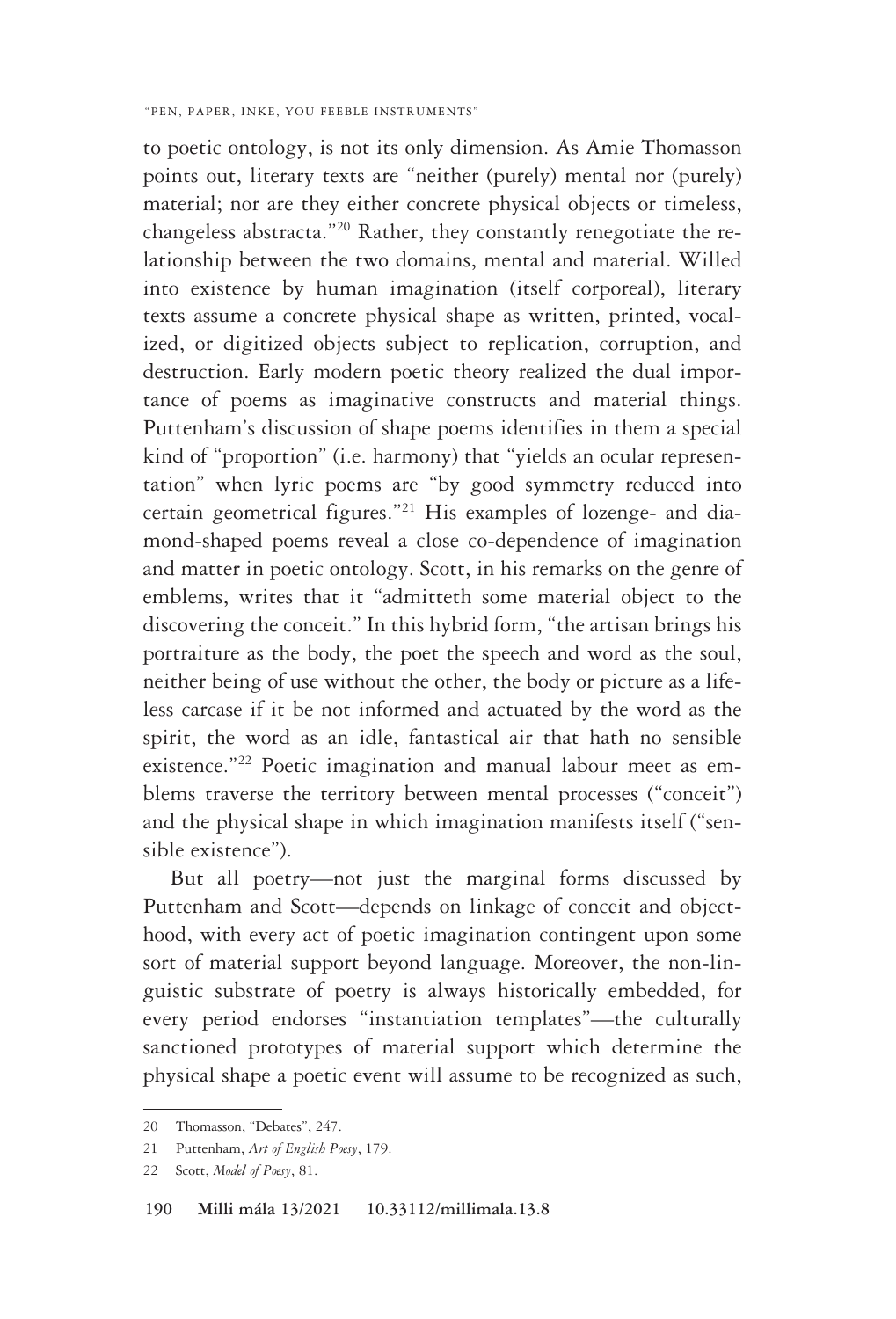be it an oral recitation before an audience, an inscription on stone voiced by passers-by, or a printed sonnet read silently in solitude.<sup>23</sup> Each "instantiation template" involves a dense assemblage of technologies, agents, institutions, situations, materials, and ideologies which determine its affordances and limitations; in many, perhaps all, cultures several templates operate concurrently.

The issue of poetic ontology acquired special poignancy in the context of the rapid technological, economic, philosophical, and aesthetic change that engulfed sixteenth-century England. New and old poetic forms clashed, coexisted, and cross-pollinated with new and old forms of instantiation, creating a multilayered and volatile ecology of textual potentialities. The past three decades have yielded vast scholarship on the social, cultural, economic, and political history of the technologies of literary production, dissemination, and consumption in Renaissance England. But more recently critics have been interested in "the relationship between the materiality of the text (including the processes of book making) and the workings of the literary imagination."24 Similarly, my aim is to examine the reverberations between the Petrarchan rhetoric of unfulfilled desire, the density of poetic language, and the material practices of Elizabethan poetry in the sonnets of Sidney, Daniel, Spenser, and others. Petrarchism, Cynthia Marshall writes, "undoes the constructed self, dissolving symbolic certainty and creating a challenge for linguistic utterance."25 Triangulating the fragmentation of selfhood and language in Petrarchan poetry, the troubled vicissitudes of textuality in early modern England, and the fragility of the idea of lyric in the period, I investigate how sonnets imagine a precarious form of poetic ontology.

The word "precarious" also calls for brief commentary. It was first recorded in English as a legal term for a tenancy "held or enjoyed by the favour of and at the pleasure of another person," although it soon acquired metaphorical meanings of "dependent on chance or circumstance; uncertain; liable to fail; exposed to risk, hazardous; insecure, unstable" and "subject to or fraught with

<sup>23</sup> Soy Ribeiro, "Spoken and Written."

<sup>24</sup> Smyth, *Material Texts*, 8.

<sup>25</sup> Marshall, *Shattering of the Self*, 68.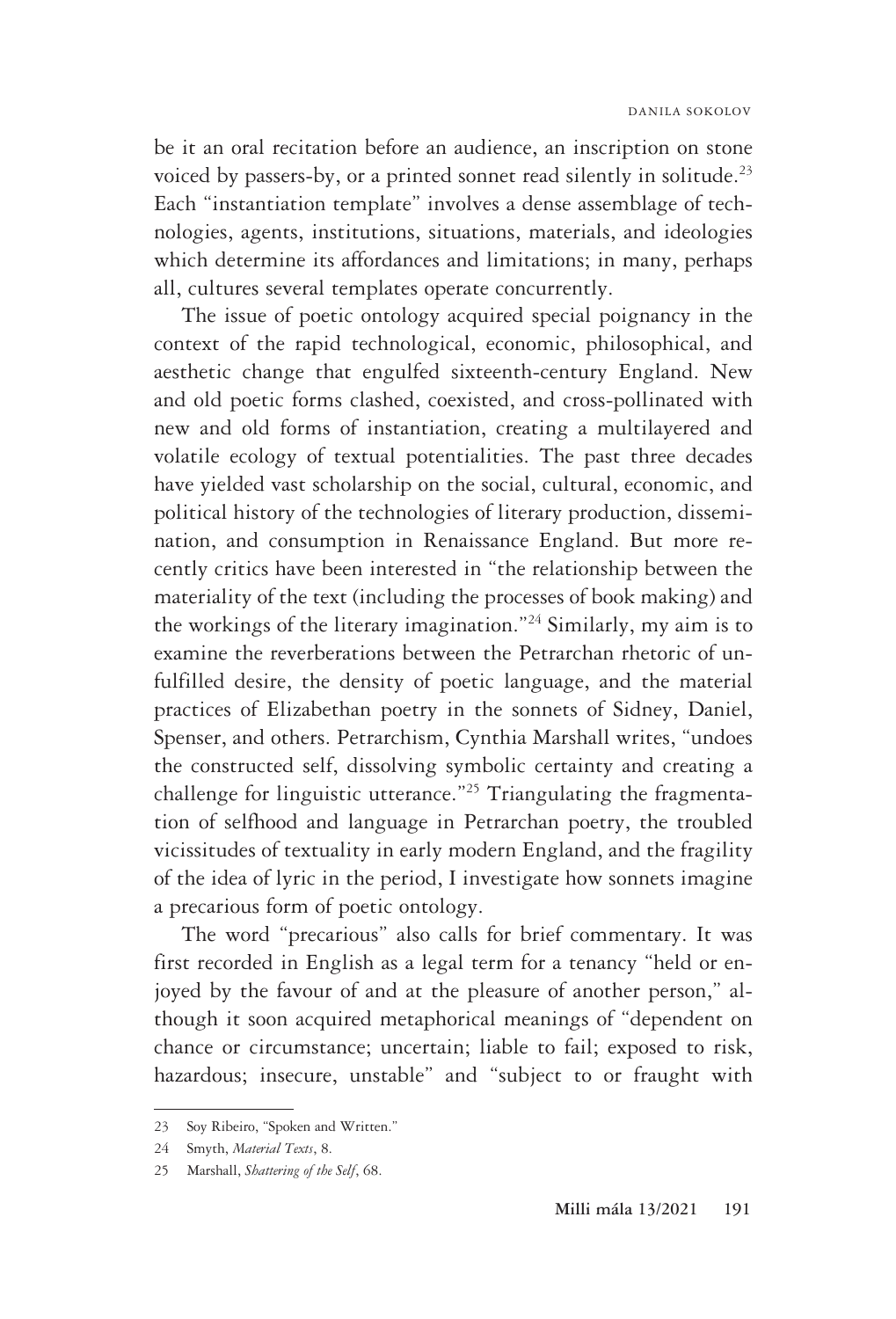physical danger or insecurity."26 It is in these latter senses that I wish to adopt it here. To an extent, I follow Judith Butler's use of precarity to think through the ontological vulnerability of the subject in the face of the Other.<sup>27</sup> But my interest is aesthetic rather than ethical, material rather than political. I propose that the term can be usefully applied to thinking about the problematic being of early modern lyric poems which, put under pressure by conflicting demands of technology and culture, thematise the unviability of their existence as textual entities.

 $*$   $*$ 

Elizabethan lyric unfolded at an intersection of several modalities of material existence. Most obviously, it dwelt on the threshold of two systems of textual production and transmission—manuscript and print.28 The former was characterized by social embeddedness of authorship driven by exchange and collaboration, occasional composition, restricted audience, and contingent, malleable textuality. Written in various social contexts and disseminated in single sheets, manuscript collections, and commonplace books, these lyrics were often the product of several amateur co-authors or scribes. Despite at times wide networks of circulation for these lyrics, manuscript publication retained the aura of privacy and exclusivitv. $29$ 

The advent of print, conversely, not only opened lyric poetry to a wider readership and a book market, $30$  but also promoted a new form of textuality characterized by "a sense of closure, a sense that what is found in a text has been finalized, has reached a state of completion."31 The commodification of literary culture also prompted difficult questions about property, ownership, and alienation of

<sup>26</sup> *OED* "precarious, n," 1a, 2b, 2c.

<sup>27</sup> Butler, *Precarious Life*, 128–52.

<sup>28</sup> On the relationship of manuscript and print in early modern England, see Wall, *Imprint of Gender*, 23–110; Marotti, *Manuscript*; McKitterick, *Print*; Eckhardt, *Manuscript Verse Collectors*; and Zarnowiecki, *Fair Copies*.

<sup>29</sup> See Marotti, *Circulation of Poetry*, 1–34.

<sup>30</sup> See Da Costa, *Marketing English Books.*

<sup>31</sup> Ong, *Orality and Literacy*, 129. On print's standardizing influence, see also Eisenstein, *Printing Revolution*, 56–101.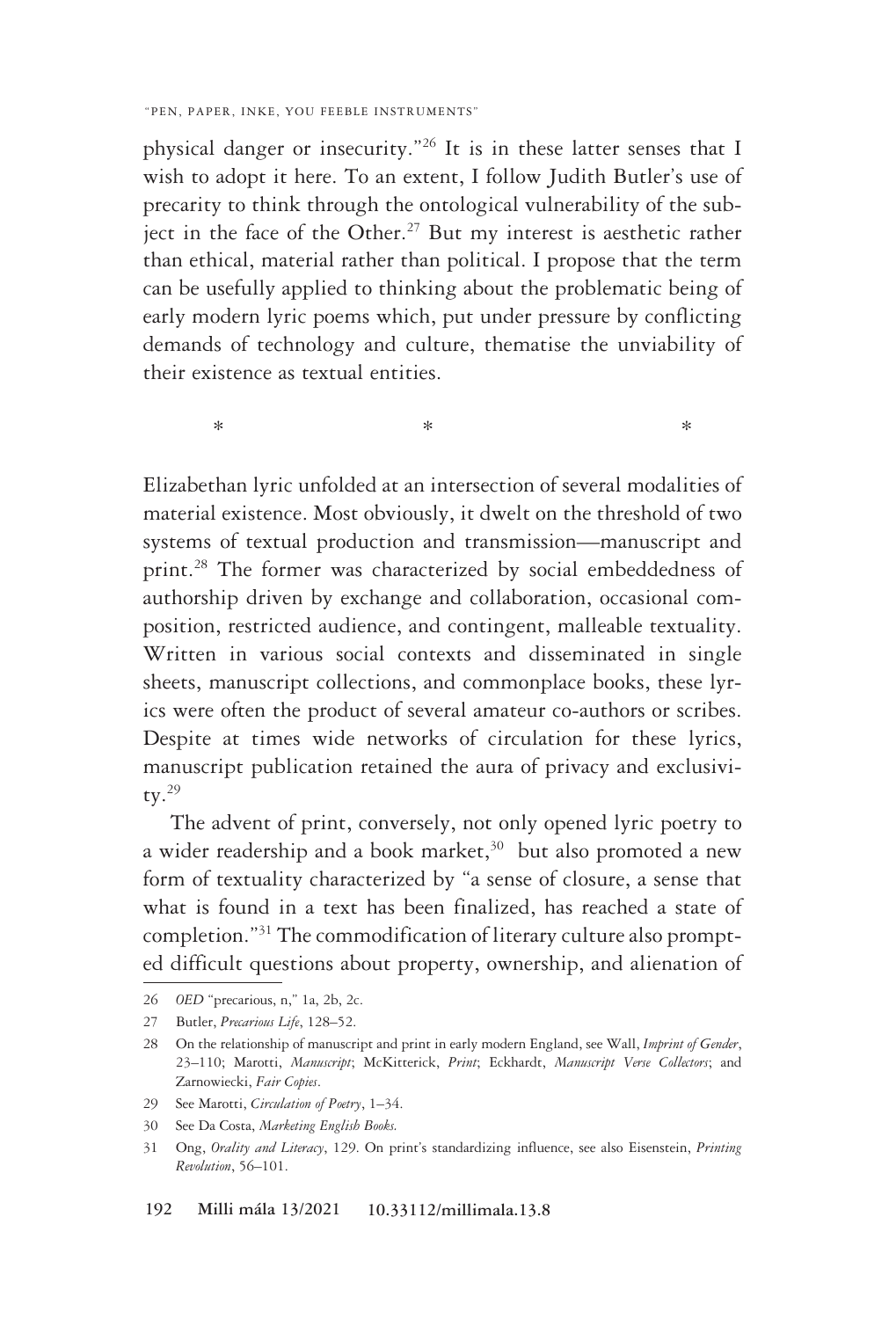works of poetry in the age of mechanical reproduction. On the one hand, to some early modern readers, books "resisted permanent appropriation" because the ideas they contained could not be anyone's possession.32 On the other hand, as curses aimed at thieves found among marginalia testify, many thought of their books as inalienable property.33 The fact of multiple, near-identical copies of the same text emphasized the rift between the work of the poet and the labour of dissemination. William Kuskin remarks that Elizabethan England was gradually realizing that books "layer discrete page after page to create an entity that is ultimately only a conduit" of "the ideal work of the artistic imagination."34 Book production often involved struggle for authority between printers and writers. When it comes to amorous poetry, authorial protestations blaming publication on theft, betrayal, or oversight (usually with the printer's complicity) are especially common.<sup>35</sup> Not accidentally, the period developed rudimentary legal mechanisms of safeguarding intellectual property.36

It would be a mistake, however, to represent the relationship of manuscript and print in oppositional terms. Not only did manuscript publication remain robust long after the advent of print, but the two systems overlapped and infused each other. Manuscript poems were diverted into print, but printed texts, conversely, were frequently copied into manuscript collections.<sup>37</sup> Gathering texts from across genres, forms, and styles was a feature of both manuscript and print cultures.<sup>38</sup> The culture of reading did not differentiate between manuscript and print the way we do, either. Partly due to the high cost of binding, a significant number of books from the period are "transitional" or "hybrid" in the sense that they combine handwritten and printed material.<sup>39</sup> Besides, associating print

<sup>32</sup> Zeemon Davis, "Beyond the Market," 87. See also Scott-Warren, *Sir John Harington*, 1–24.

<sup>33</sup> See Sherman, *Used Books*, 8.

<sup>34</sup> Kuskin, *Recursive Origins*, 35.

<sup>35</sup> See Wall, *Imprint of Gender*, 173–88.

<sup>36</sup> Loewenstein, *Author's Due*.

<sup>37</sup> See Love, *Scribal Publication*; Marotti, *Circulation of Poetry*, 23–24.

<sup>38</sup> Respectively, Vine, *Miscellaneous Order* and O'Callaghan, *Crafting Poetry Anthologies*.

<sup>39</sup> See McKitterick, *Print*, 65–66; Sherman and Wolfe, "Department of Hybrid Books;" and J.T. Knight, *Bound to Read*.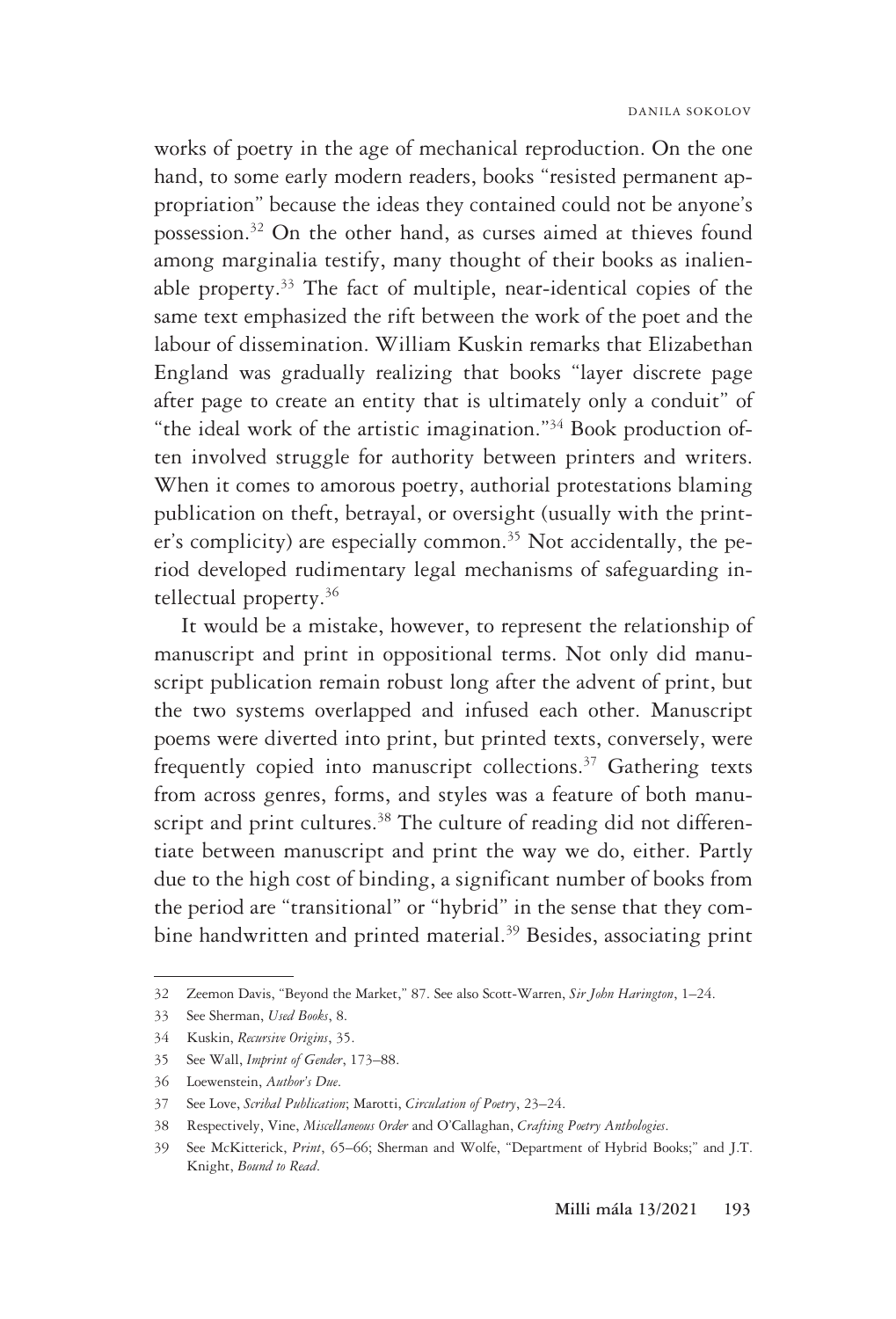with fixity calls for qualification. Preparing a volume for publication involves a rearrangement of lines, reversing the sides of a page, cutting paper, and assembling separate pages. In other words, disintegration forms the basis upon which the totality of a print book becomes possible. Whatever fixity the invention of printing introduced was achieved through the uses of *movable* type. Human and mechanical errors and corrections were frequent accompaniments of the printing process, which often produced "changed, mutated, imperfect copies."40 Smyth aptly describes print technology as "a combination of the permanent and the transient."<sup>41</sup>

A host of additional factors shaped poetic ontology in early modern England. An intellectual and affective process, reading is as much a physical, material activity—oral, visual, manual—that brings human bodies into close contact with books. Readers' hands, Roger Stoddard notes, "stain and wear away ink and colour, fraying paper thin, breaking fibres, and loosening leaves from bindings. Rough hands sunder books, and over time even gentle hands will pull books apart."42 Even as a purposeful intellectual pursuit, reading often involved intentional material alteration—marking, separating, splicing, supplementing, rearranging, collaging—that destroyed some texts but created new ones. $43$  Writing in the margins was likewise both creative and destructive. Amalgamating manuscript and print and text and annotation, marginalia took place "at the intersection of generic norms and technological affordances."<sup>44</sup> But what it also did was invade the space of the page, violate the text, collapse the distinction between reading and writing, and challenge the finality of the book.<sup>45</sup>

If print regularized such aspects of the book as typography and layout, it hardly made books any more enduring. Like in any other age, books in the Renaissance were frequently damaged, both by accident and design: fires, floods, wars, censorship, neglect, book-

<sup>40</sup> Zarnowiecki, *Fair Copies*, 18.

<sup>41</sup> Smyth, *Material Texts*, 7; on errors in printing, see esp. 75–137 and McKitterick, *Print*, 97–138; and (from a different perspective) Fleming, *Cultural Graphology*, 31–50.

<sup>42</sup> Stoddard, "Looking at Marks," 32.

<sup>43</sup> See Fleming, "Renaissance Collage."

<sup>44</sup> Acheson, "Marginalia," 4.

<sup>45</sup> See Orgel, "Margins;" Sherman, *Used Books*; Scott-Warren, "Reading Graffiti."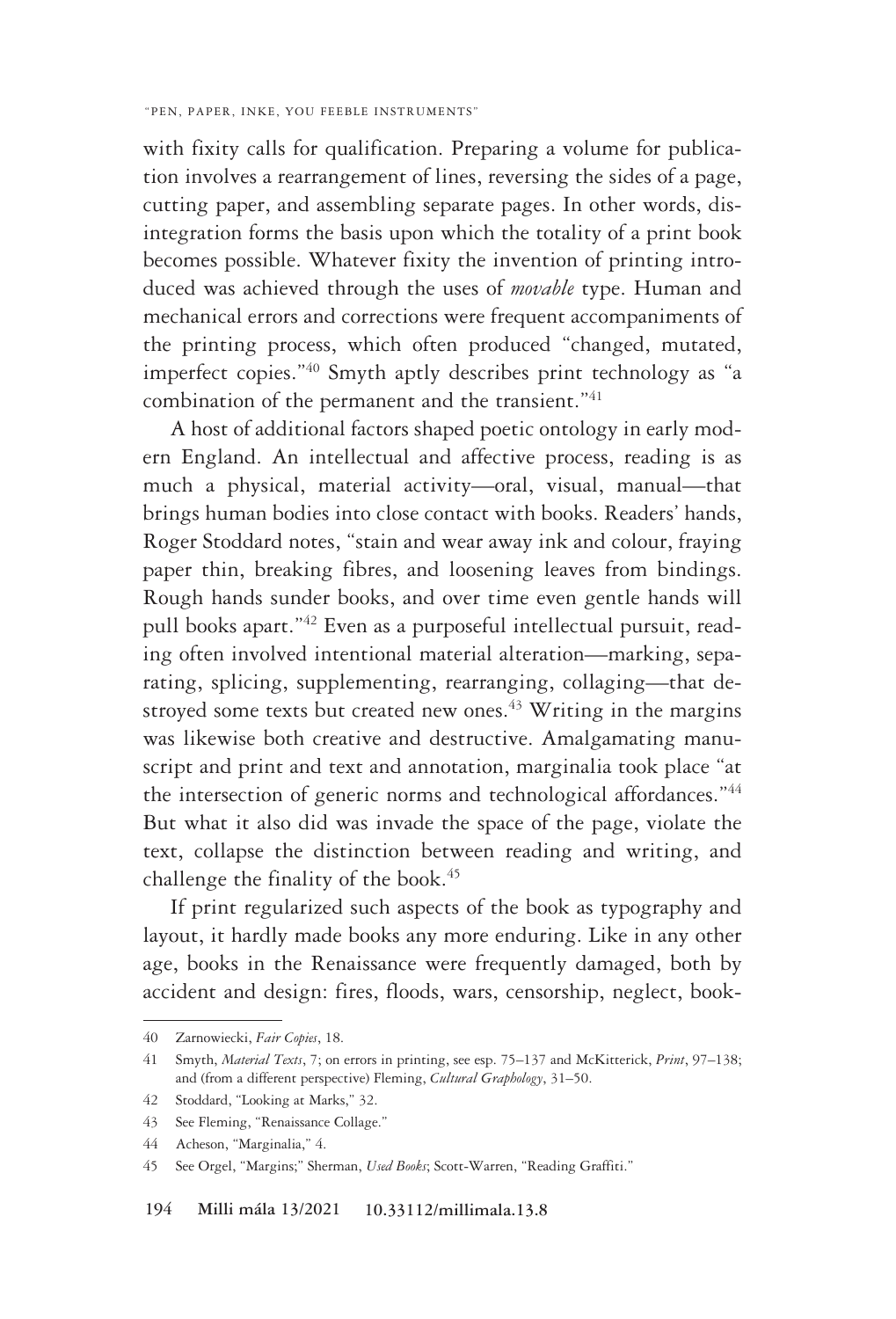worms, and a host of other incidents destroyed books.<sup>46</sup> The largescale destruction of books in the wake of the Reformation left significant scars on the cultural imagination of early modern England.<sup>47</sup> Repurposing of books was another frequent occurrence: the evergrowing need for paper led those in the waste trade to turn manuscripts and unwanted print volumes into anything from endpaper and pastedowns for new books to wrappers for groceries and privy paper.48 "Pen, paper, inke, you feeble instruments," admits the anonymous poet in his 1595 sonnet collection *Emaricdulfe*. 49 At the same time, Juliet Fleming remarks, "paper was not necessarily the most obvious, or suitable, medium for writing in early modern England (nor, for that matter, was paper as 'immaterial' as it has since become)."50 A surprising amount of writing from the period is on glass, wood, fabric, or metal. Moreover, early modern paper made from rags of flax cloth frequently contained flecks of plant and textile matter, producing an uneven, challenging surface, where "knots of organic matter ... can interrupt typography."<sup>51</sup> This textual ecology dislocated poetry from the predictable site of a written page, enmeshing it into a wider aggregation of entities and things.

The scriptive ontology of early modern lyric is further complicated by connections of poetry, especially lyric, with vocal performance and music. Jennifer Richards challenges the widespread association of print (and writing in general) with silent reading and insists instead that early modern texts should be read as scripts of vocal performance. As she argues, "the oral-aural context of reading in this period produced voice- or performance-aware silent readers as well as readers who literally animated the page with their breath."52 Moreover, in Renaissance England lyric's "grounding in sung performance was still intact" and "song was a vital aspect of

<sup>46</sup> Smyth, *Material Texts*, 55–74; Pearson, *Book Ownership*, 10–13.

<sup>47</sup> For example, see Ramsay, "'Manuscripts."

<sup>48</sup> On uses of wastepaper in binding, see Smyth, *Material Texts*, 137–74; on book pages as privy paper, see Yates, *Error,* 107–108.

<sup>49</sup> *Emaricdulfe*, sonnet XXII.

<sup>50</sup> Fleming, *Graffiti*, 10.

<sup>51</sup> Calhoun, *Nature of the Page*, 52.

<sup>52</sup> Richards, *Voices and Books*, 16.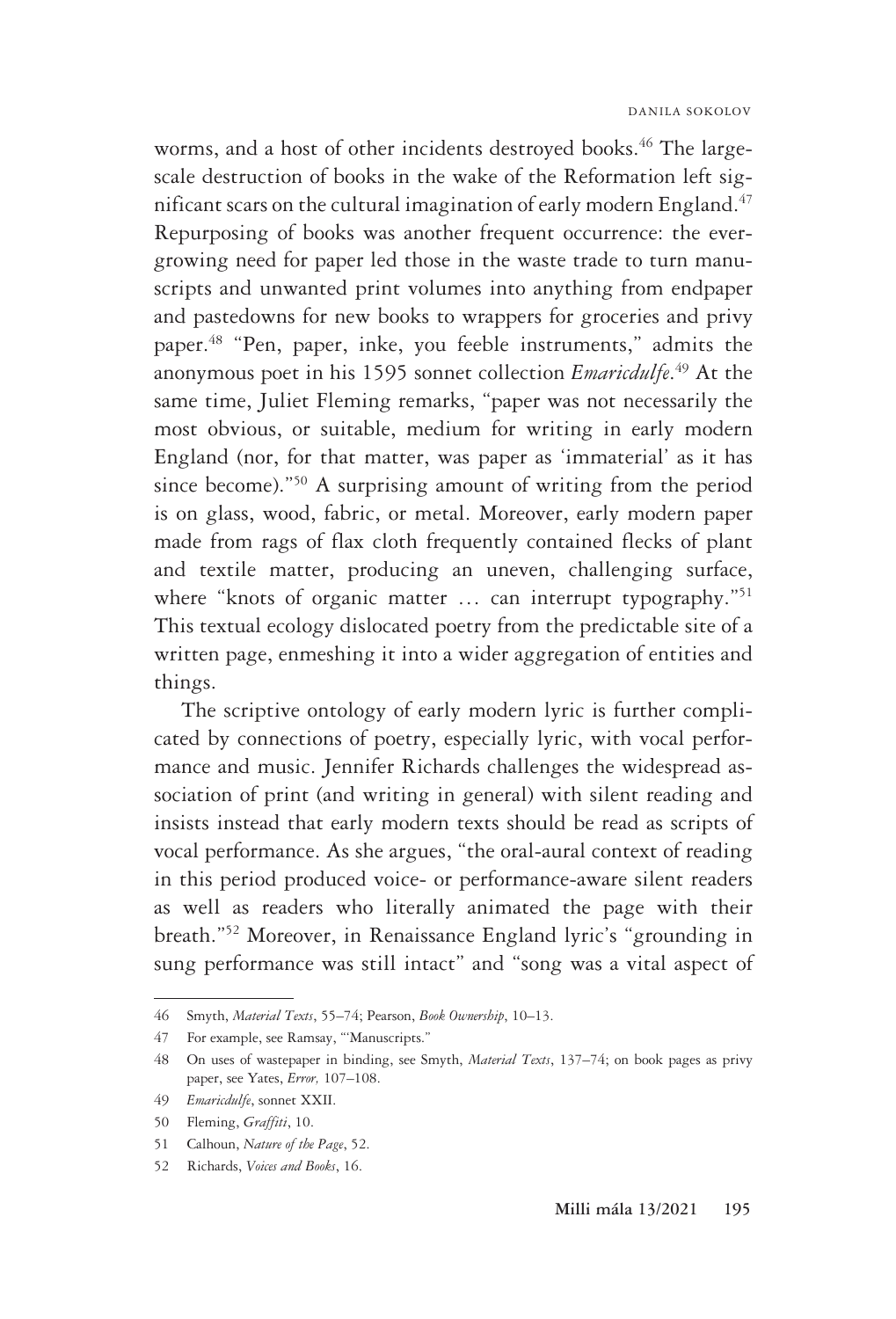lyric circulation."53 The musical dimension of early modern lyric exploded its system of circulation, involving "a mixture of human and not humans ... the composers, performance, and song books."<sup>54</sup> At the same time, voice was repeatedly theorized as unstable, brittle, and elusive.55

Early modern England, in other words, "may not be accurately defined as exclusively an oral, manuscript, or print culture." <sup>56</sup> Rather, it was a pluralistic ecosystem where "the three media of speech, script, and print infused and interacted with each other in a myriad ways."57 My argument is that Elizabethan sonnets responded to these frictions between reading and writing, fixity and fluidity, fragment and whole, idea and matter, voice and inscription, destruction and making, works and books, by injecting irresolvable contradictions into the way they thematised their own existence. Richards presents a harmonious vision of media polyvalence in early modern England, suggesting, for example, that "print … aligned eye, tongue, and ear." 58 My interest, by contrast, is focused on the crises of lyric ontology in the sonnets, which I read as symptomatic of the tensions between different instantiation templates and modes of poetic being.<sup>59</sup> These Petrarchan lyrics offer what Adorno calls "a philosophical sundial telling the time of history" in this case, history of book production, of writing, reading, and speaking, of textual making and unmaking.<sup>60</sup>

These crises haunt the liminal zone between mental conception and physical objecthood. As I have suggested, regardless of the specific technologies of production, poetic imagination needs to be realized as a material object—an ink-stained page, a carved inscription, or a series of air waves. The sonnets I consider below use their imaginative resources to problematize their actualization as physi-

<sup>53</sup> Larson, *Matter of Song* 35, 38.

<sup>54</sup> Trudell, *Unwritten Poetry,* 13, 19.

<sup>55</sup> Bloom, *Voice in Motion*.

<sup>56</sup> Brayman Hackel, *Reading Material*, 27.

<sup>57</sup> Fox, *Oral and Literate Culture*, 5.

<sup>58</sup> Richards, *Voices and Books*, 10.

<sup>59</sup> For a similar approach that focuses on misalignments and incommensurabilities between forms of ontology in connection with Petrarchism, see Hart, "Bracket and Voice."

<sup>60</sup> Adorno, "Lyric Poetry," 345.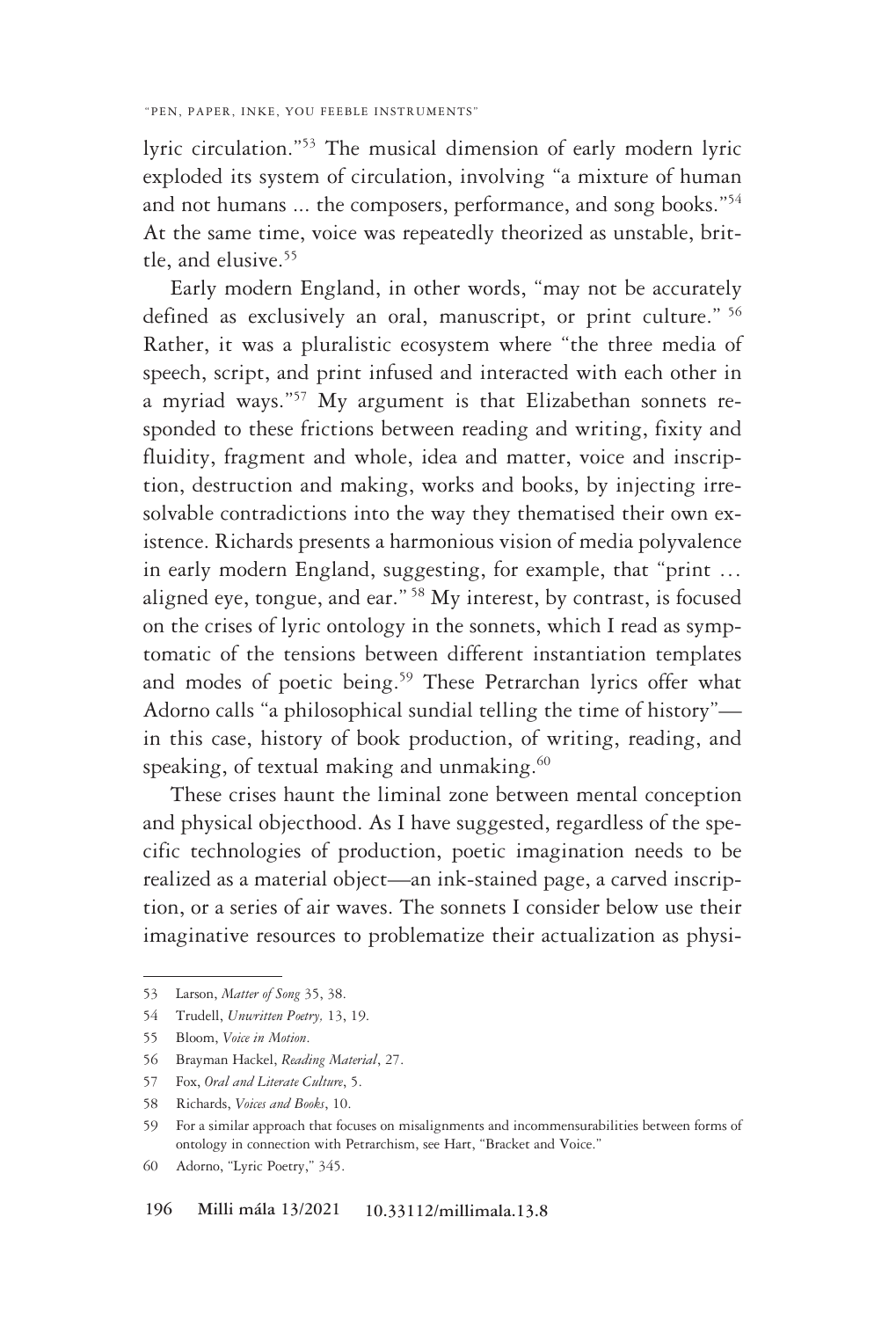cal phenomena. Although all of them undeniably have a material existence, the way they conceive of themselves as poetic artefacts undermines the certainty of their ontology. Each poem, drawing on the historical realities of early modern writing, publishing, and reading, dramatizes the uncertainties of the material practices of poetic production in early modern culture.

 $*$  \*  $*$ 

In many ways, the history of Sidney's *Astrophil and Stella* emblematizes the ontological precarity of Renaissance lyric. Written sometime in the early 1580s, the collection of sonnets and songs initially existed in manuscripts not intended for circulation outside the Sidney-Herbert circle.<sup>61</sup> In 1591, however, Sidney's verse was printed by Thomas Newman in an apparently unauthorized quarto.62 The book was quickly suppressed, and Newman forced to issue another edition the same year.<sup>63</sup> The publication, Arthur Marotti notes, "fundamentally changed the culture's attitudes towards the printing of secular lyrics of individual writers, lessening the social disapproval of such texts and helping to incorporate what had essentially been regarded as literary ephemera into the body of durable canonical texts." <sup>64</sup> In 1598, the complete sequence appeared in the lavish 292-leaf folio, cementing Sidney's poetic status and fixing his canon.<sup>65</sup> Meanwhile, some of the poems enjoyed a wider circulation outside of those editions before and after Sidney's death. In addition to manuscript and print miscellanies in which they are found, excerpts from what we know as *Astrophil and Stella* were given musical settings in William Byrd's *Psalmes, Sonets, & songs* (1588), Thomas Morley's *First Booke of Ayres* (1600), John Dowland's *Second Book of Songs or Airs* (1600), Robert Jones' *Muses gardin for delights* (1610) and others.<sup>66</sup> And thanks to Smyth's research, we

<sup>61</sup> See Woudhuysen. *Sir Philip Sidney*.

<sup>62</sup> *Syr P.S. His Astrophel and Stella*.

<sup>63</sup> *Sir P.S. his Astrophel and Stella*.

<sup>64</sup> Marotti, *Manuscript*, 230.

<sup>65</sup> *Countesse of Pembrokes Arcadia*. For the significance of this edition to Renaissance poetry, see Davis, *Invention*.

<sup>66</sup> See Alexander, "Musical Sidneys."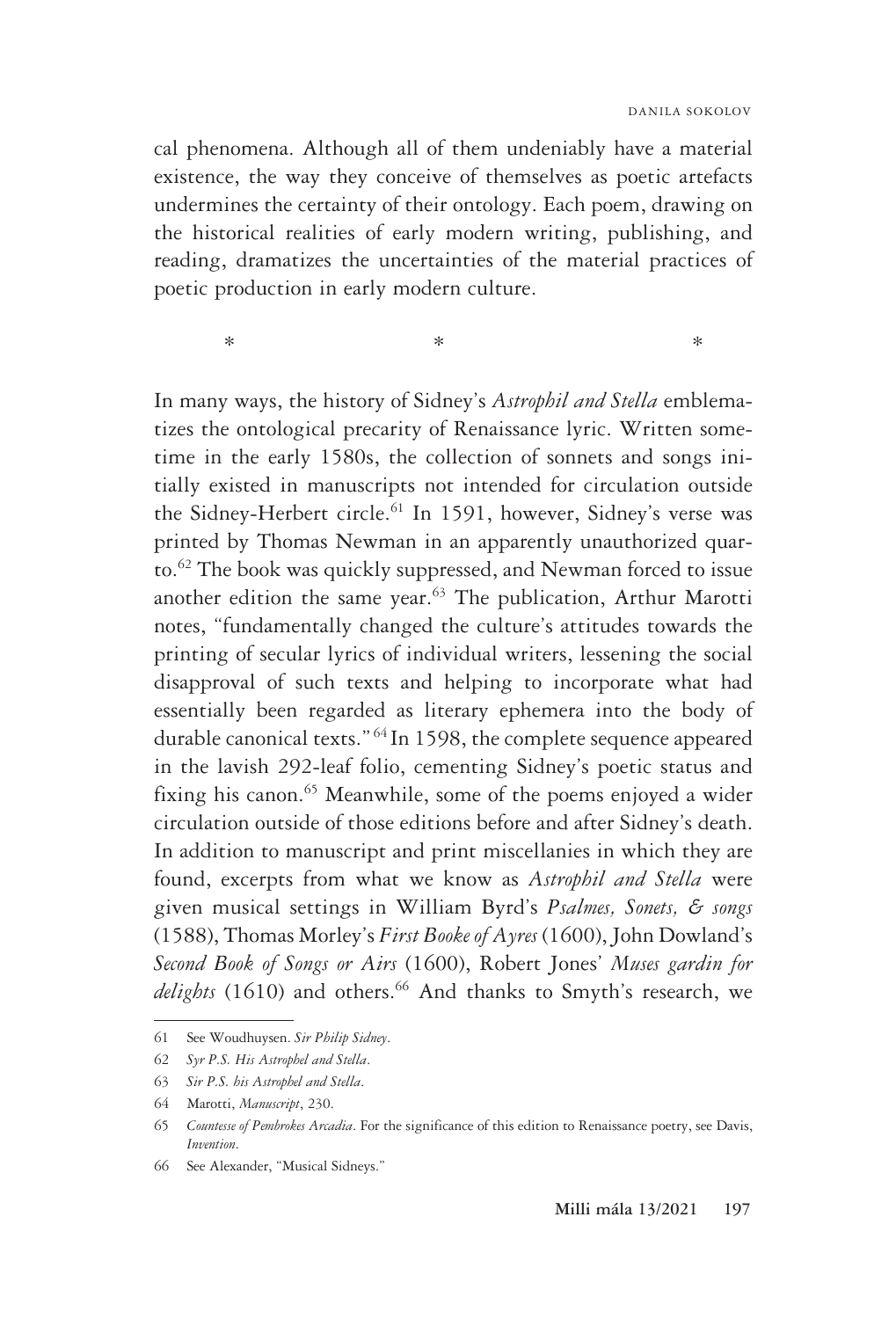know that at least one copy of the 1591 *Astrophel and Stella* supplied the front and rear endpaper for Edward Lively's *A true chronologie of the times of the Persian monarchie* (1597), the binder using Sidney's sonnets as wastepaper.<sup>67</sup> Scattered across manuscript and print, sung and read, authorized and pirated, private and public, preserved and damaged, Sidney's sonnets were caught in the chaos of early modern textuality.

Although Sidney could not have possibly predicted the future instantiations of his verse across a range of forms, media, and sensory regimes (nor forms of its destruction), *Astrophil and Stella* harbours an unease about the precarity of its lyric existence. Witness sonnet 15:

You that do search for euerie purling spring,

Which from the ribs of old *Parnassus* flowes,

And euerie floure not sweete perhaps, which growes

Neare thereabouts, into your Poesie wring.

Ye that do Dictionaries methode bring

Into your rimes, running in ratling rowes:

You that poore *Petrarch*s long deceased woes,

With new-borne sighes and denisend wit do sing.

You take wrong waies those far-fet helpes be such,

As do bewray a want of inward tuch:

And sure at length stolne goods do come to light.

But if (both for your loue and skill) you name,

You seeke to nurse at fullest breasts of Fame,

Stella behold and then begin to indite.<sup>68</sup>

The obvious thrust of the sonnet is to distinguish the speaker from other imitators of Petrarch and assert his aesthetic and national independence.69 But the sonnet also offers a more general *ars poetica*, and Sidney's particular attention is focused on lyric ontology. On the surface, the poets he attacks overprivilege vocality. Not only do they "sing" their "woes" with "sighes;" they are fond of alliteration

<sup>67</sup> Smyth, *Material Texts*, 163–74.

<sup>68</sup> *Countesse of Pembrokes Arcadia*, 524.

<sup>69</sup> Kennedy, *Site*, 176–77.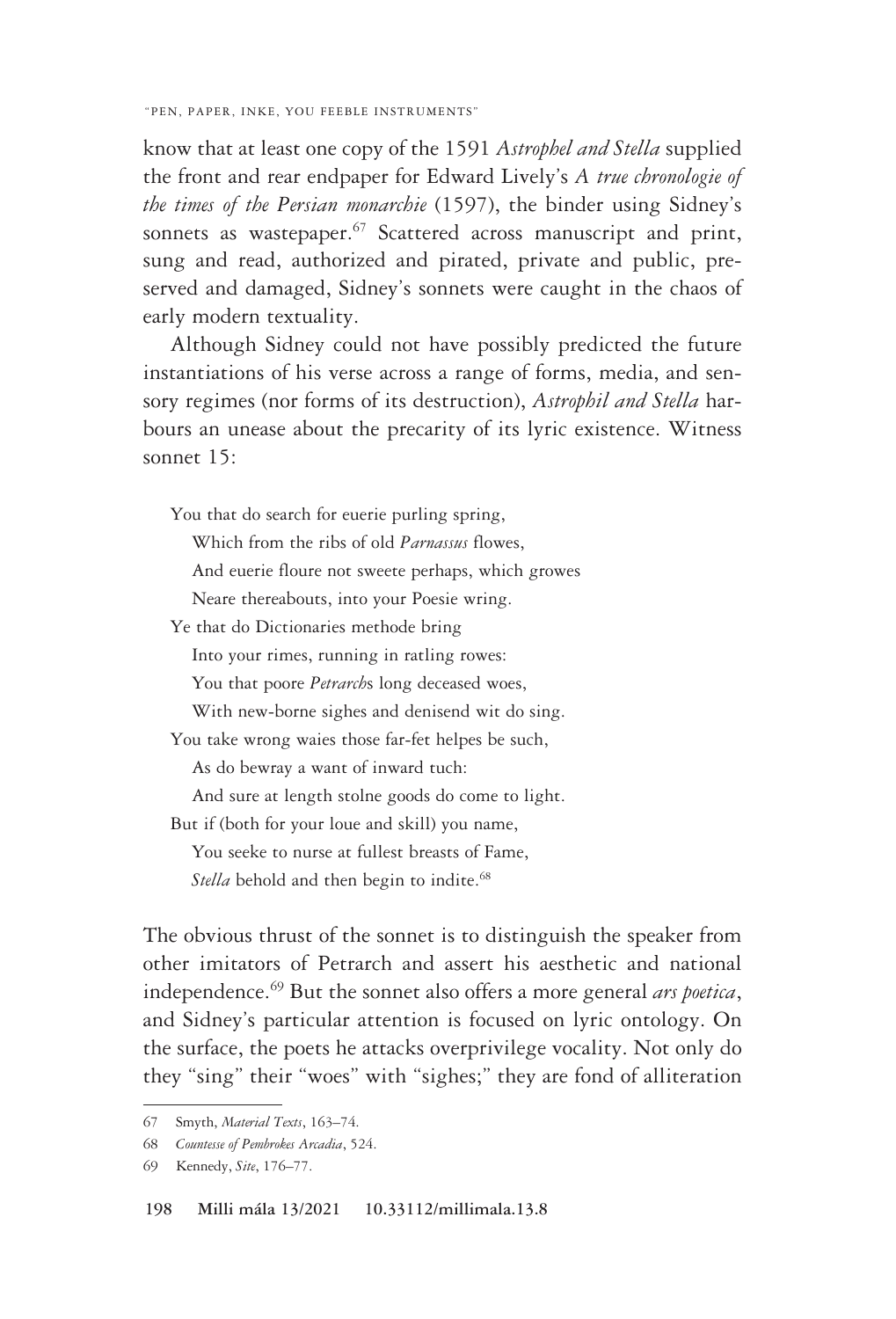("rimes, running in ratling rowes"), a figure dependent on the human voice for its effect. Puttenham, for instance, writes that alliteration "notably affect[s] the ear."70 Although their "Dictionaries methode" may suggest the silence of a study or library, the word's etymology (from the Latin *dicere*) links it to speech. At the same time, Sidney accuses his antagonists of gathering (rhetorical) flowers into (a) "Poesie." The allusion is perhaps to *A Hundreth Sundrie Flowres* by George Gascoigne (1573), reissued as *Poesies* (1575), with sections entitled "Flowers," "Hearbes," and "Weedes." But "wring[ing]" poetic flowers into "Poesie[s]" also invokes the genre of posy—short poems inscribed upon objects such as "fruit trenchers of wood" or "rings, jewels and the like."71 In other words, Sidney equally objects to inscriptions, and the portmanteau word "w/ring" suggests both artisanal production and acoustic reverberation. Sung, sighed, or inscribed, the verse of his predecessors leaves Sidney unsatisfied.

His solution, however, articulates an idea of lyric that is startlingly self-emasculating. According to Sidney, poets should forsake their search for "purling spring[s]" in the "ribs of old *Parnassus*" and instead place their thirsty mouths at "fullest breasts of Fame" by beholding Stella's beauty. However, the transition from optic pleasure to poetic utterance—which also involves a gendered shift from father (Parnassus, Petrarch) to mother (Fame, Stella)—is less unproblematic than Sidney's celebratory tone suggests. "The principle of intelligibility, in lyric poetry," Paul de Man argues, "depends on the phenomenalization of the poetic voice."72 A lyric poem is contingent on our ability to imagine a speaking *I* behind the text. But Sidney's sonnet demands that lyric poets reconcile two physiologically antithetical impulses: speaking ("indite") and feeding ("nurse at fullest breasts"). Granted, in the temporality imagined by the poem, feeding at Fame's swollen breasts should follow speech as a kind of gratification, but in the reading chronology, oral consumption in fact precedes and legitimizes poetry. With his mouth full of milk, Sidney's lyric poet is unlikely to perform an

<sup>70</sup> Puttenham, *Art of English Poesy*, 258.

<sup>71</sup> Puttenham, *Art of English Poesy*, 146; Scott, *Model of Poesy*, 29.

<sup>72</sup> de Man, "Lyrical Voice," 55.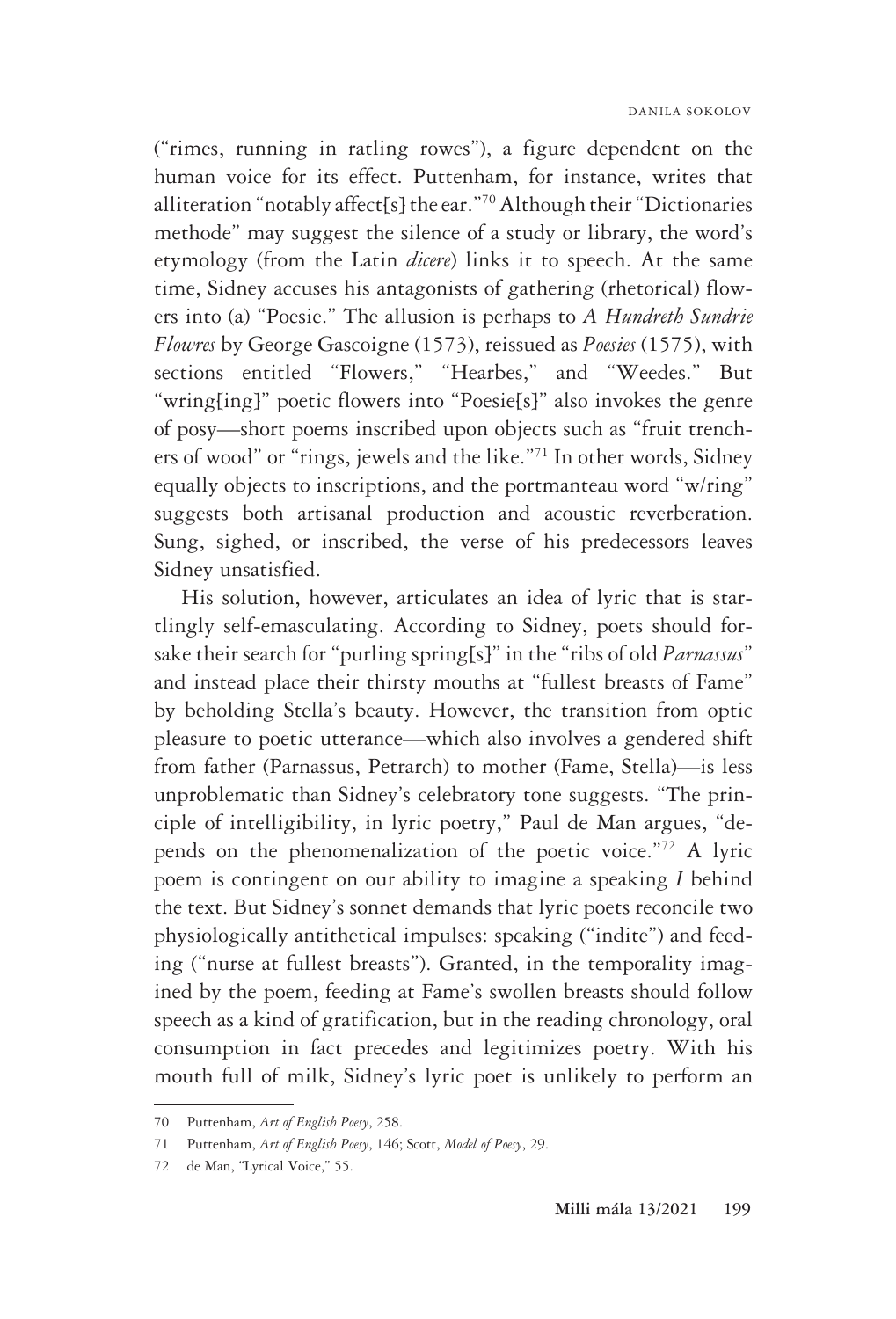intelligible speech act ("indite"), launching a momentary crisis of enunciation so that the sonnet—presumably, an example of good lyric—is lost between gulp and speech.

The last word of the poem, "indite," which could mean both "to speak" and "to write" in Renaissance England, may offer a partial relief to this rhetorical cul-de-sac.73 Read as a command to inscription, it seemingly restores the authority of mimesis (although that would contradict Sidney's scepticism about writing). But the infantilizing scenes of oral nourishment that haunt the sonnet suggest that Sidney's strategy for successful lyric is premised on a regression to early childhood.<sup>74</sup> Even if imagined as scriptive activity, linking poetry with a pre-linguistic stage prevents its realization into a meaningful text. Besides, reading "indite" as writing exposes the sonnet to a confluence of two liquids, the white milk of Fame and the black ink of poetry, the colours replicating the appearance of sonnet 15 on the page. And if we persist with reading Fame's milk as reward for poetic activity, the former's whiteness threatens to blur the characters inscribed on the page and erode the meaning they carry. In short, sonnet 15 links the emergence of lyric to a moment of ontological impossibility. As a good lyric, the sonnet is at risk of being either subsumed in an act of sucking or of turning into a degraded smear of milk and ink on the page; as a bad poem, it takes "wrong waies" and has no place in the world.

Sonnet 3 from Samuel Daniel's *Delia* (1592–1623) also explores the precarity of lyric ontology dissolving between voice and writing, hearing and sight:

If so it hap this of-spring of my care, These fatall Antheames, sad and mornefull Songes: Come to their view, who like afflicted are; Let them yet sigh their owne, and mone my wrongs.

But vntouch'd harts, with vnaffected eye,

Approch not to behold so great distresse:

Cleer-sighted you, soone note what is awry,

Whilst blinded ones mine errours neuer gesse.

<sup>73</sup> *OED* "indite, v," 1, 3a, 4.

<sup>74</sup> See Loewenstein, "Truant Pen," 136.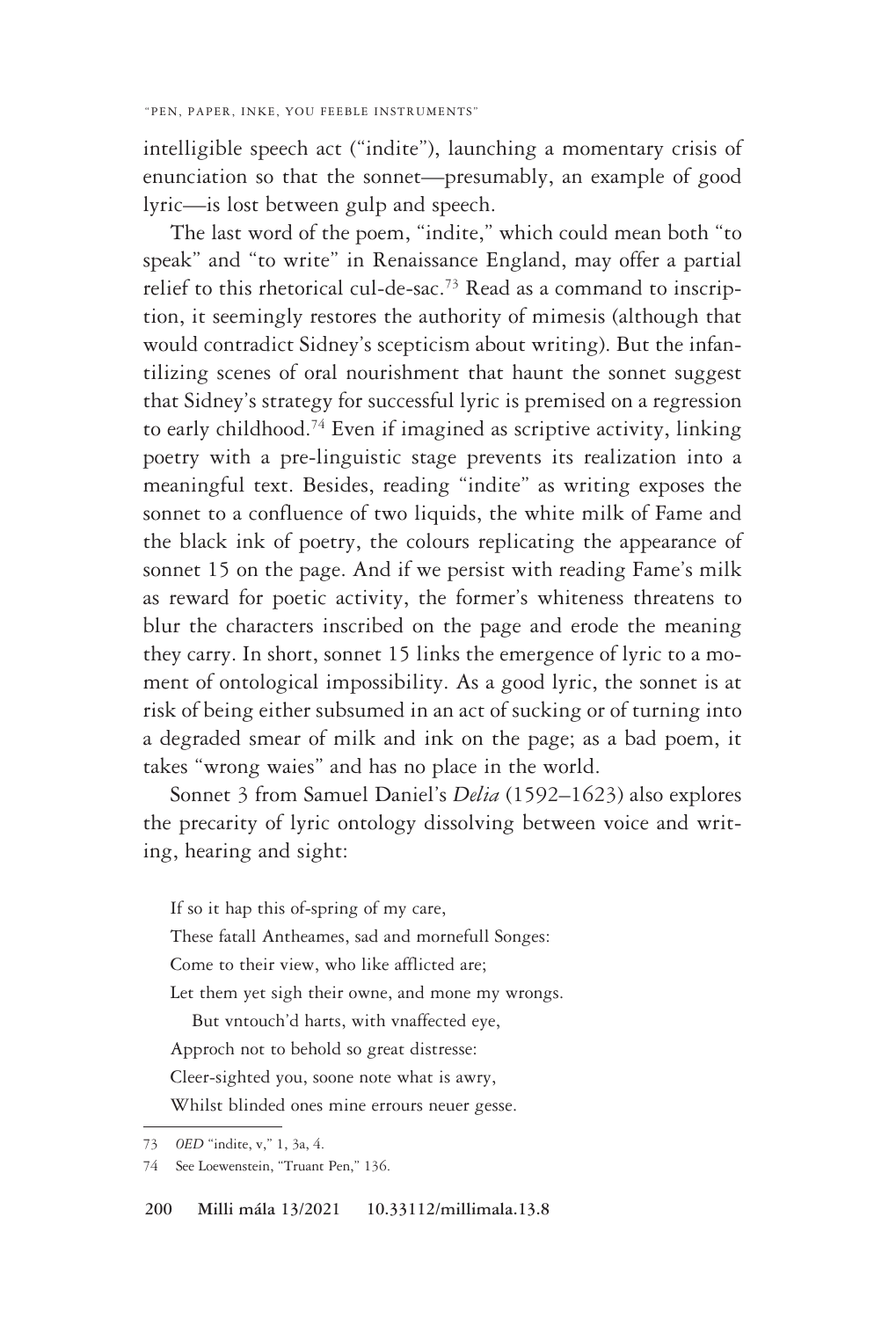You blinded soules whom youth and errours lead, You outcast Eglets, dazled with your sunne: Ah you, and none but you my sorrowes read, You best can judge the wrong that she hath dunne. That she hath doone, the motiue of my paine;

Who whilst I loue, doth kill me with disdaine.<sup>75</sup>

One of the first things the reader notices is the complex striation of ontological forms the poet envisions for his alienated "of-spring." The opening lines insist on their acoustic, song-like qualities ("Antheames," "sad and mornefull Songes"), although by the closing of the quatrain these poems in distinct genres (hymns, songs) disintegrate into rhythmic respiratory noises, as the fellow lovers are invited to emulate the poet with their "sigh[s]," then into inarticulate collective "mone[s]," pure vocality of pain and pleasure. Given the sonnet's concern with paternity and reproduction, this presumably exclusively male network of readers and lovers is an extension of what Tom MacFaul calls "masculine parthenogenesis" applied to poetic circulation.<sup>76</sup> In this sense, the lyric "mone[s]" amplified by Daniel's audience also imply "the climactic groan of the father" at the moment of conception, when "the *logos* that underpins patriarchal law can dissolve into a strange, pathetic glossolalia."77

But the first quatrain already contains a germ of the abrupt shift in sensory regime, for the poet expects his "songs" and "mone[s]" to come "to their view, who like afflicted are." These sounds are, then, to appear before lovers as something they see, not hear. The second quatrain develops this motif, reiterating that the sonic qualities of Daniel's "wailing verse" should be grasped optically, as a visual object or, more likely, written text, as the emphasis on his listeners' "eye[s]" makes clear. Those unable to feel passion should not "behold" the poet's "distresse:" if they are "cleer-sighted" they will notice too many poetic defects; if they are blind, they will not be able to feel his pain. In the second quatrain, voice becomes silent

<sup>75</sup> Daniel, *Delia*, B2r.

<sup>76</sup> MacFaul, *Poetry and Paternity*, 27.

<sup>77</sup> Pettman, *Sonic Intimacy*, 24.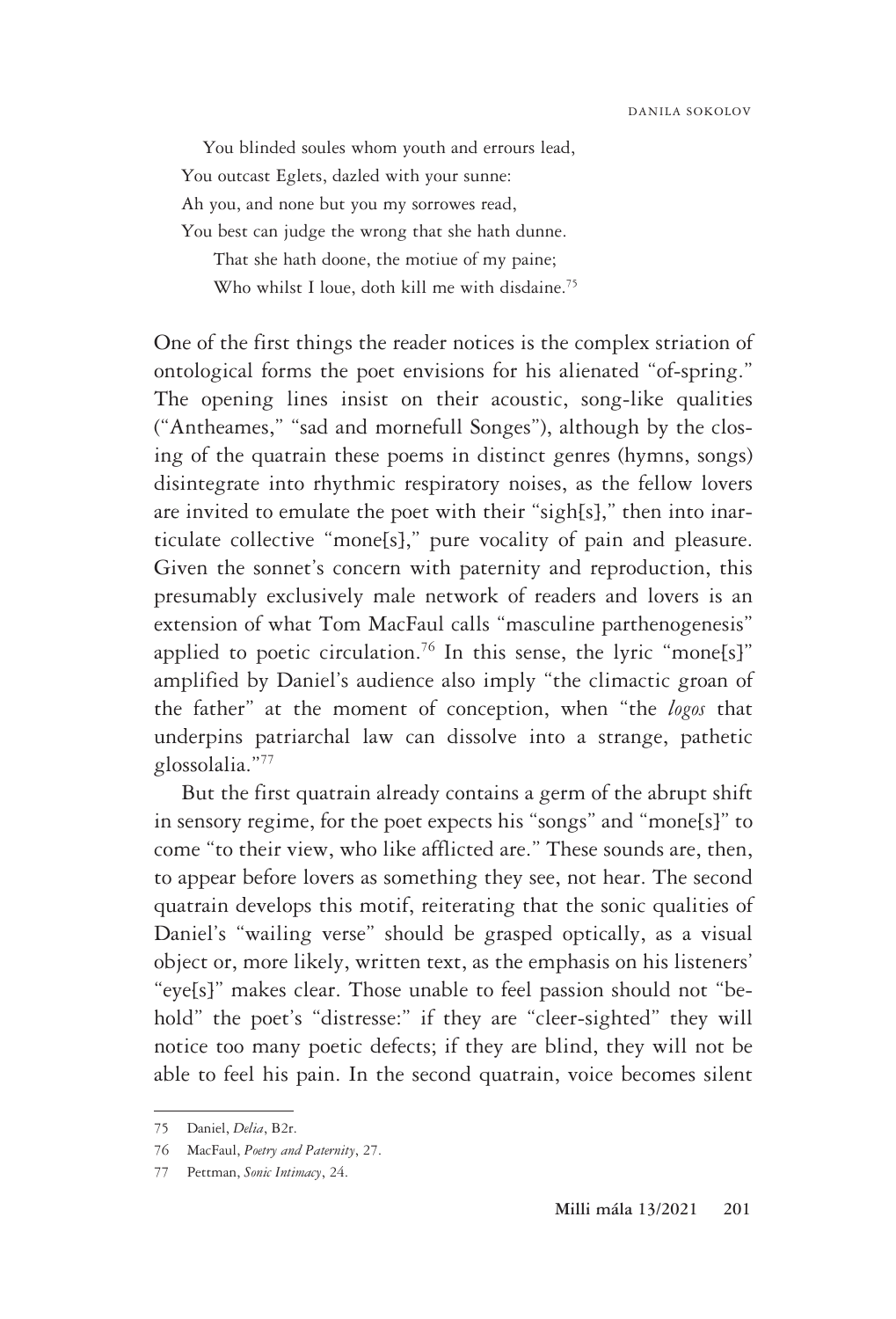writing as the fleeting, ephemeral song ossifies into a more concrete, lasting object. The line "Ah you, and none but you my sorrowes read," bookended by antithetical references to pure sonority ("Ah") and (silent) "read[ing]," encapsulates the sonnet's movement between modes of existence, although its placement deep in the third quatrain still suggests that the sonnet's ontology remains jumbled, at once acoustic and inscribed, transient and permanent.

Built into these leaps of imagery is a crucial self-reflexive turn. As the sounds and moans of love are recast as inscriptions, the sonnet realizes in its form—that of a written text—the imaginative trajectory of the poem. What the true lovers apostrophized by the text will read *is* sonnet 3 of Daniel's volume. But having proscribed non-lovers from his audience, Daniel (somewhat confusingly) identifies those admitted to this circle as "blinded soules" who are "dazzled" with the "sunne[s]" of their ladies' beauty. He calls on them to "read" his "sorrowes" and judge the wrong committed by his mistress. Yet what makes them qualified to appreciate his suffering—their blindness—would disqualify them from reading the text. This puts the reader in an aporetic bind: if we wish to read the sonnet, we must claim the status of lovers (otherwise we are denied access); but in order to do so we must assume blindness as our characteristic and thus interrupt our reading. Either way, the poem cancels itself in the process of reading. Just as the lady kills the lover, so the text of the sonnet erases its own ontology. But paradoxically, the rhetorical dissolution also highlights the text's ineluctable materiality. Drained of its signification, the sonnet becomes an inanimate object in the reader's hands, an effect amplified by the poem's position on the recto page of the 1594 edition. Proceeding to the next poem is contingent upon turning the page, which conflates the abandonment of sonnet 3 as unreadable with the tactile experience of the book as a material object.

Sonnet XXXIII from Giles Fletcher the Elder's *Licia* (1593) links the precarity of lyric ontology more explicitly to the familiar Petrarchan framework of frustrated desire:

I wrote my sighs, and sent them to my love,

I prais'd that faire, that none ynough could praise: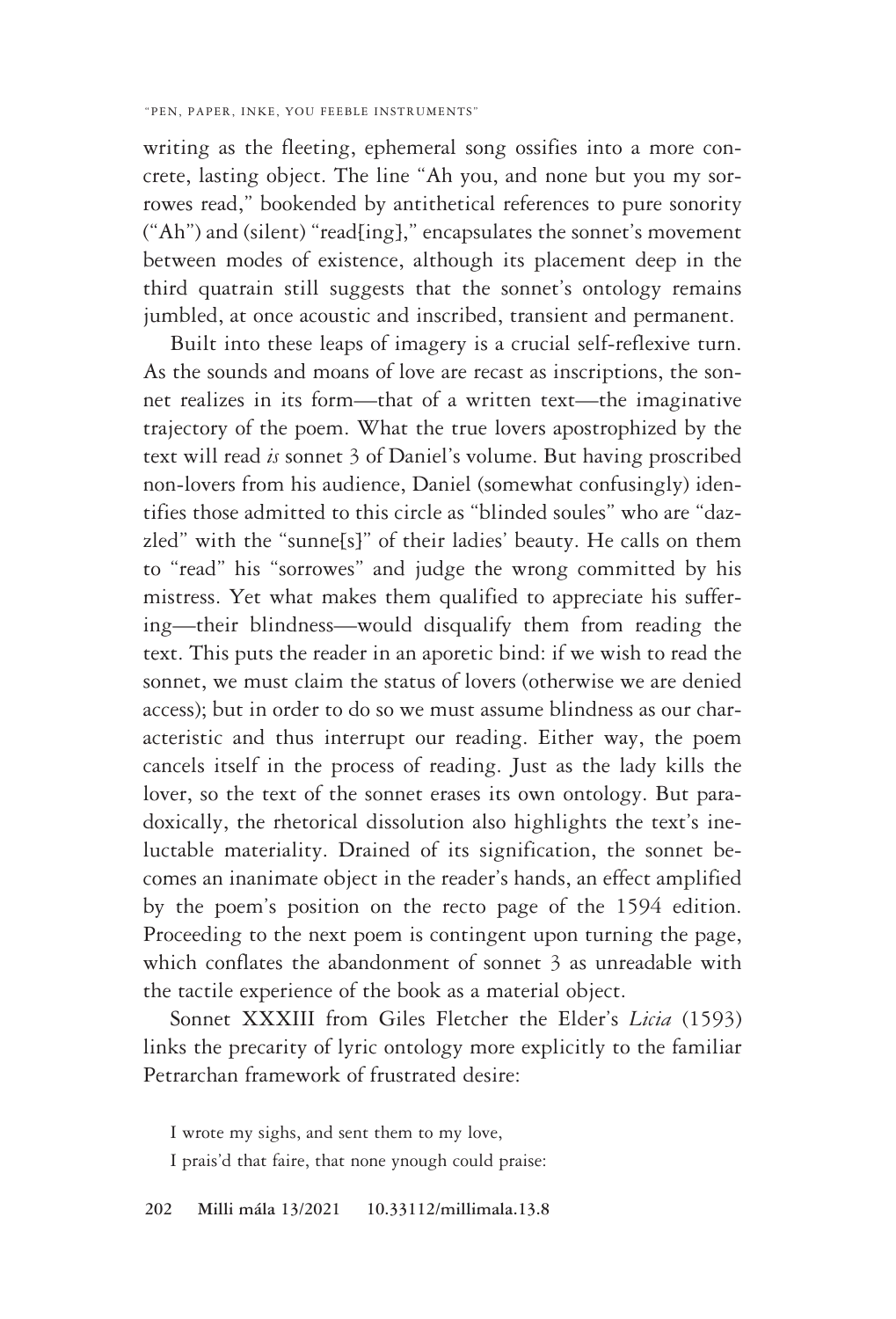But plaintes, nor praises, could faire Lycia moove, Above my reach, she did her virtues raise. And thus reply'd: False Scrawle, untrue thou art, To faine those sighes, that no where can be found; For half those praises came not from his heart: Whose faith and love, as yet was never found. Thy maisters lyfe, (false Scrawle) shall be thy doom: Because he burns, I judge thee to the flame: Both your attempts, deserve no better roome, Thus at her word, we ashes both became. Beleeve me (faire) and let my paper live:

Or be not faire, and so me freedome give.<sup>78</sup>

Fletcher's unmovable, pyromaniac mistress not only spurns his affections; she also seeks to destroy the vehicle of his desire by setting the poem itself ablaze, a witty if not uncommon play on the motif of erotic burning. What makes the sonnet important to my argument is not its destruction, nor is it the Petrarchan idea of the poet's being tied up with the existence of his fragile text. Rather, Fletcher's sonnet brings to view the unreliability, uncertainty of its own material practice. Licia burns his sonnet because, to her, it represents a "false Scrawle:" the lover's attempts to record his "sighs" are dismissed as "untrue." On the one hand, her doubts tap into the reservations about poetic feigning derived from Plato's admonition against poets' lies and the broader distrust of writing in the West. The legal strain in the sonnet's language, on the other hand, may invoke the widespread anxiety about scribal forgeries haunting Elizabethan culture.79 But Licia's response also takes to task, as a viable form of lyric existence, the capture of breath by scriptive labour. For her, that the lover's sighs are "fain[ed]" because they "came not from his heart" is only part of the problem. His "sighs" are too ephemeral, too transient to be preserved by ink and paper: their elusive and uncontrollable nature resists crude reification in writing, which puts pressure on Fletcher's lyric project, given the frequent association of lyric voice with sighing in early

<sup>78</sup> Fletcher, *Licia,* F2v.

<sup>79</sup> Gordon, "Material Fictions."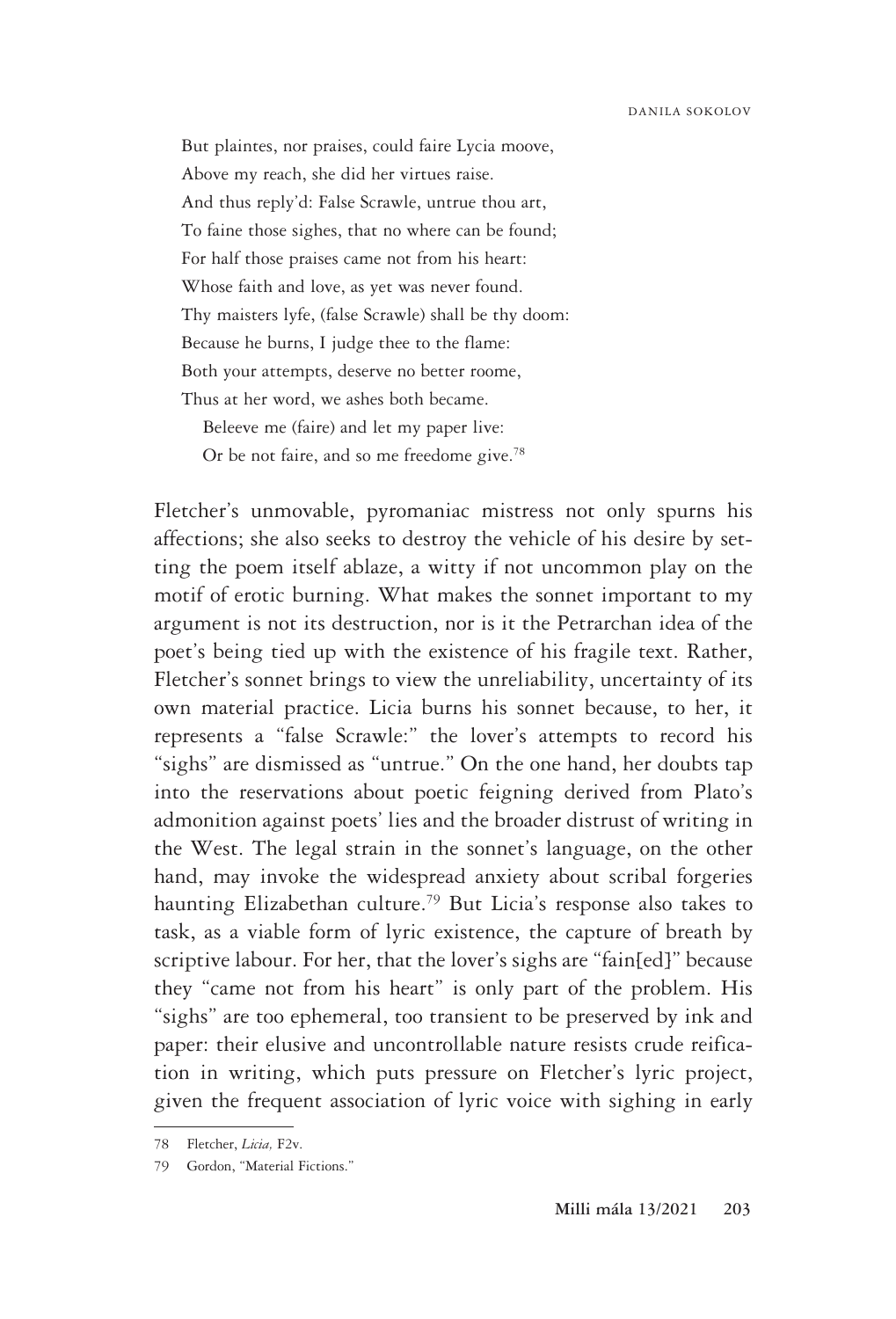modern culture.80 Writing is a form of forging the poet's (true) breath. But in accusing Fletcher of "fain[ing] those sighes, that no where can be found," Licia not only insists that they lack a definable location. She also frames their destruction as a comparable denial of space: "Both your attempts, deserve no better roome, / Thus at her word, we ashes both became." A deterritorialized phenomenon, sighs have no right to a place and can only be represented by emptiness. The obvious pun on stanza (Italian, "room"), moreover, implicates Fletcher's own sonnet in the process of disappearance.<sup>81</sup> To be actualized as a sigh-based lyric poem, the sonnet must forfeit its spatial position on the page.

 Echoing these concerns, sonnet LI from Barnabe Barnes's *Parthenophil and Parthenophe* (1593) examines them through the lens of print technology:

Lame consonants, of member-vowells robbed What perfect-sounding wordes can you compose Wherein you might my sorrowes flame disclose? Can you frame mamed wordes as you had throbbed? Can you with sighes make signes of passions sobbed? Or can your characters make sorrowes showes? Can liquids make them? I with tears make those, But for my teares with taunts and frumps are bobbed: Could mutes procure good wordes mute would I bee, But then who should my sorrowes image paint? No consonants or mutes or liquids will Set out my sorrowes, tho with grief I faint: If with no letter but one vowell should bee, An A. with H. my Sonnet would fulfill.<sup>82</sup>

The sonnet stages an experiment in which the lover tests the affordances of different kinds of consonant as he searches for the "perfect-sounding wordes." None, however, pleases Parthenophil, for

<sup>80</sup> See L. Knight, *Reading Green*, 53.

<sup>81</sup> Samuel Daniel describes stanzaic organization, specifically the sonnet form, as "much excellently ordered in a small room" (*Defence of Rhyme*, 216).

<sup>82</sup> Barnes, *Parthenophil and Parthenophe*, Eiijr–v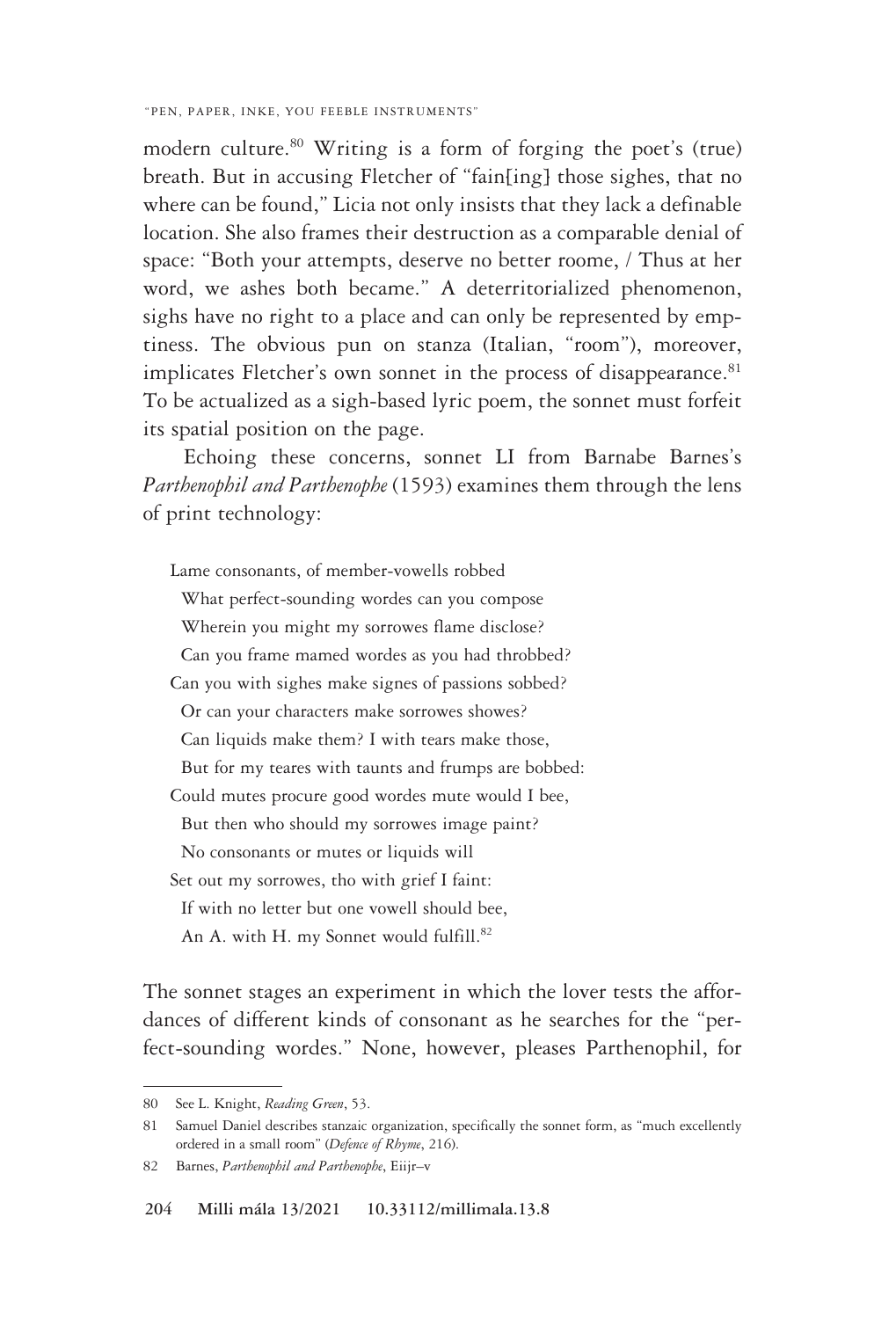vowelless words are "lame" and "mamed." Fricative "sighes" make poor "signes," his "liquids" are snubbed like the liquid substance of his tears, and his "mutes" would require painting (with a possible allusion to Simonides' "painting is mute poetry" aphorism)—a different art form altogether—to supplement the absence of sound.

In the end, he dismisses them all in favour of "one vowell" he associates with the Petrarchan interjection "Ah." But as we have seen with other sonnets, the theory of lyric Barnes develops collapses under its own weight. The obvious paradox is that Barnes posits sound—the emotionally charged interjection "Ah"—as the perfect expression of his sorrow and ultimate solution to his erotic and poetic troubles precisely when the imagery of writing and visuality ("characters … image … paint … letters") takes over the poem. Yet the rift Barnes discloses between his theory and practice is further exacerbated by the material form which his acoustic activity is experienced by the reader—print. More so than writing, Bruce Smith argues, print in early modern culture "stands at the farthest remove from the speaking body."83 Print, however, not only mutes speech; it breaks down acoustic segments into individual, highly technologized, elements. In Barnes's sonnet, the plenitude of the groan "Ah" is reduced to a disjunctive combination of the mechanically processed letters, "A. with H." In place of a persuasively vocal manifestation of "sorrowe," we are left with "the indigestible materiality of the medium."84 More so than writing, print technology depends on the white spaces between letters on the page that inscribe spatial and temporal difference. Barnes's "Ah" is then not only silent, but non-identical with itself. And if the blank space between its letters is the final actualization of the sonnet itself, the readers are left with emptiness flooding the space of the page, with the sonnet self-effacing before our eyes in order to fulfil its ambition. The perfect-sounding word is the empty space between two letters of the printer's movable type.

 $*$   $*$ 

<sup>83</sup> B. Smith, *Acoustic World*, 125.

<sup>84</sup> Kittler, *Gramophone, Film, Typewriter*, 175.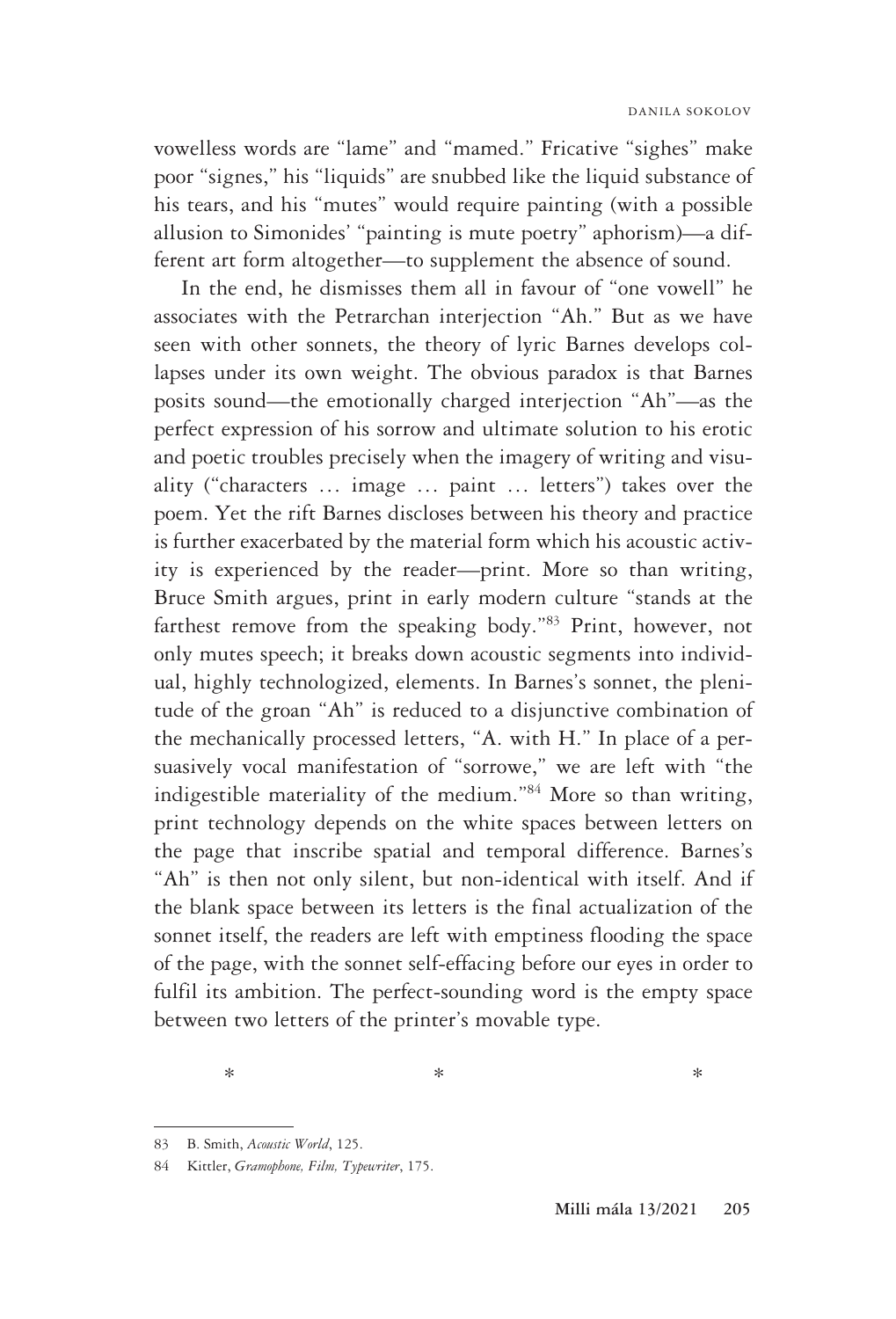If my previous discussion concerned individual sonnets, in this section I consider how in Edmund Spenser's *Amoretti* (1595) the precarity of lyric ontology manifests itself at the level of the book.<sup>85</sup> The 89-sonnet record of Spenser's courtship of Elizabeth Boyle not only examines its status as a work of verbal art and alludes to early modern textual practices,<sup>86</sup> it also inscribes its existence at the limits of the totality of the book *qua* book. By conditioning a reading protocol based on corporeal engagement with the book's materiality and simultaneously deconstructing the book's architectonic, Spenser's sequence foregrounds the misalignment between the energies of lyric and the material conduit of poetic labour. *Amoretti* may be "remarkable for its time in leading not to despair, irresolution or spiritual sublimation but to the fulfilment and legitimation of sexual desire in matrimony."87 But it displays the same anxieties about textual fragmentation and ontological instability of lyric found in other Petrarchan sonnets from the period.

A poetic collection—such as Spenser's 1595 volume *AMORETTI and Epithalamion,* which includes 89 sonnets, a handful of Anacreontics, and an epithalamium—already presupposes a degree of interplay between its poems and the material facts of their organization. For many readers, *Amoretti and Epithalamion* is a single unit that follows the trajectory of the poet's love from courtship to marriage. The liturgical, calendrical, and biographical forces operating in the sequence appear to codify its unidirectional narrative and structural coherence, with the lovers' union celebrated in the *Epithalamion* providing the ultimate point of reference for all other texts in the volume.<sup>88</sup> But several elements of the book's poetics and typographic design suggest a degree of independence enjoyed by the *Amoretti*. Perhaps J. W. Lever's claim that Spenser's book was crippled by "haste and botching" is extreme.<sup>89</sup> However, as I discuss below, the volume does send "mixed messages" about the relationship between its texts.<sup>90</sup> Spenser's control over the shape of the

<sup>85</sup> Spenser, *Amoretti and Epithalamion.* I quote this edition.

<sup>86</sup> See Wall, *Imprint of Gender*, 46–47; Gold, "Trembling Leaves."

<sup>87</sup> McCabe, "Shorter Verse," 179.

<sup>88</sup> For example, Dunlope, "Unity;" Kaske, "Spenser's *Amoretti*."

<sup>89</sup> Lever, *Elizabethan Love Sonnet*, 101.

<sup>90</sup> Dubrow, "Dressing," 94.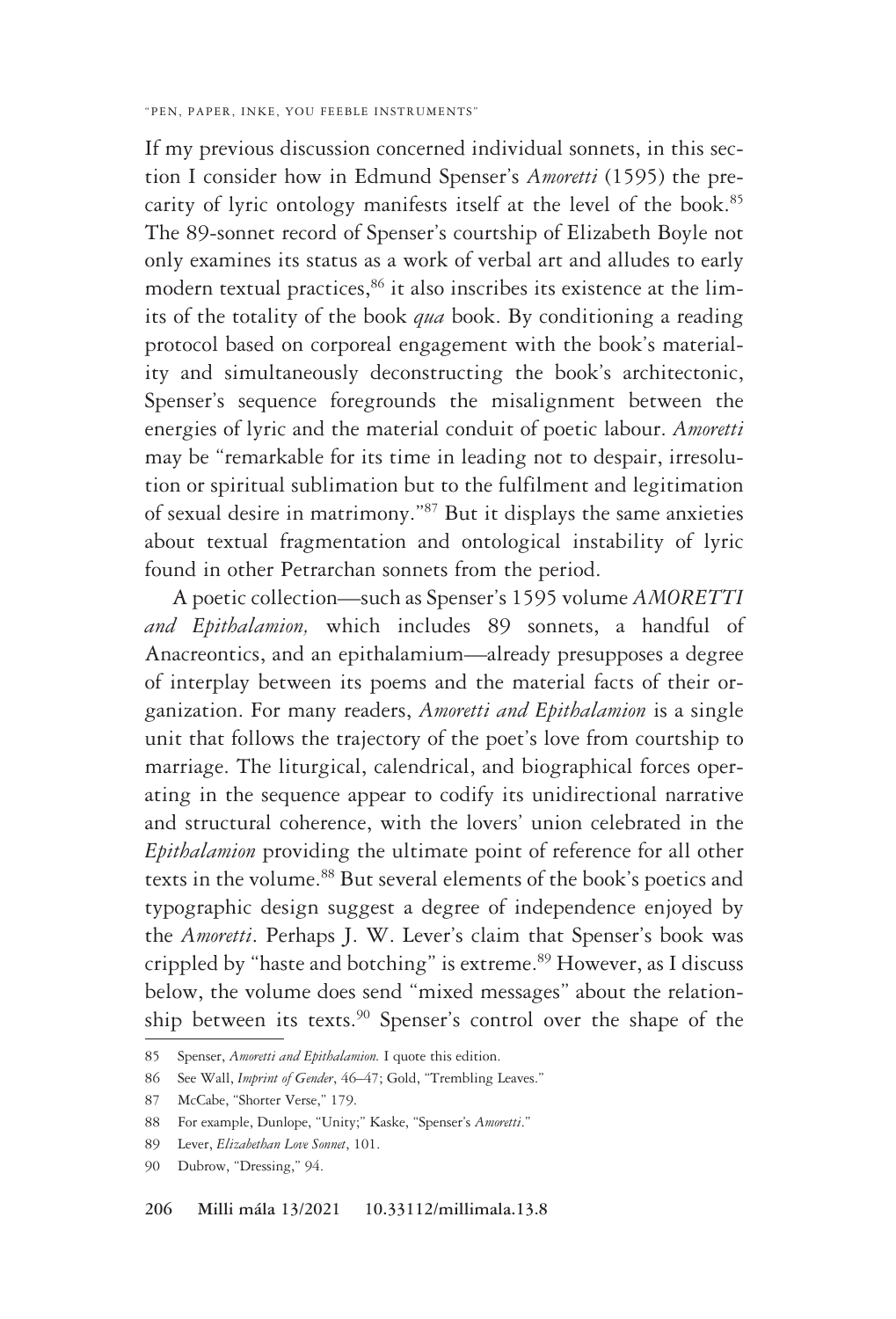volume is also a matter of conjecture. The poet was intimately involved in the production of his books throughout the  $1590s$ .<sup>91</sup> Yet Ponsonby's dedication of the *Amoretti* volume to Sir Robart Needham explicitly acknowledges that Spenser's "sweete conceited Sonets" will appear "in [the poet's] absence."92 I thus consider the *Amoretti* as a work pursuing its own lyric agenda, even though it undoubtedly plays off the other texts in the 1595 volume, both imaginatively and materially.

Spenser's sequence is bracketed by striking images of books. Sonnet I stages an encounter between the poems and their ideal reader, the lady:

Happy ye leaues when as those lilly hands, which hold my life in their dead doing might shall handle you and hold in loues soft bands, lyke captiues trembling at the victors sight. And happy lines, on which with starry light, those lamping eyes will deigne sometimes to look and reade the sorrowes of my dying spright, written with teares in harts close bleeding book. And happy rymes bath'd in the sacred brooke, of Helicon whence she deriued is, when ye behold the Angels blessed looke, my souls long lacked foode, my heauens bliss. Leaues, lines, and rymes, seeke her to please alone, whom if ye please, I care for other none.

This apostrophic sonnet outlines a markedly corporeal procedure for reading the *Amoretti*: not just the lady's mind, but her whole body (hands, fingers, eyes), her various senses (touch, sight, hearing), the book's verbal and non-verbal elements are involved in the process of reading. To read the *Amoretti* is not only to grasp the meaning of the words and respond to its sensuous cues; it is also to hold the book in your hands before your eyes (given its octavo size that would have been the default method of reading), turning its

<sup>91</sup> See Weiss, "Watermark Evidence and Inference."

<sup>92</sup> Spenser, *Amoretti and Epithalamion,* n.p.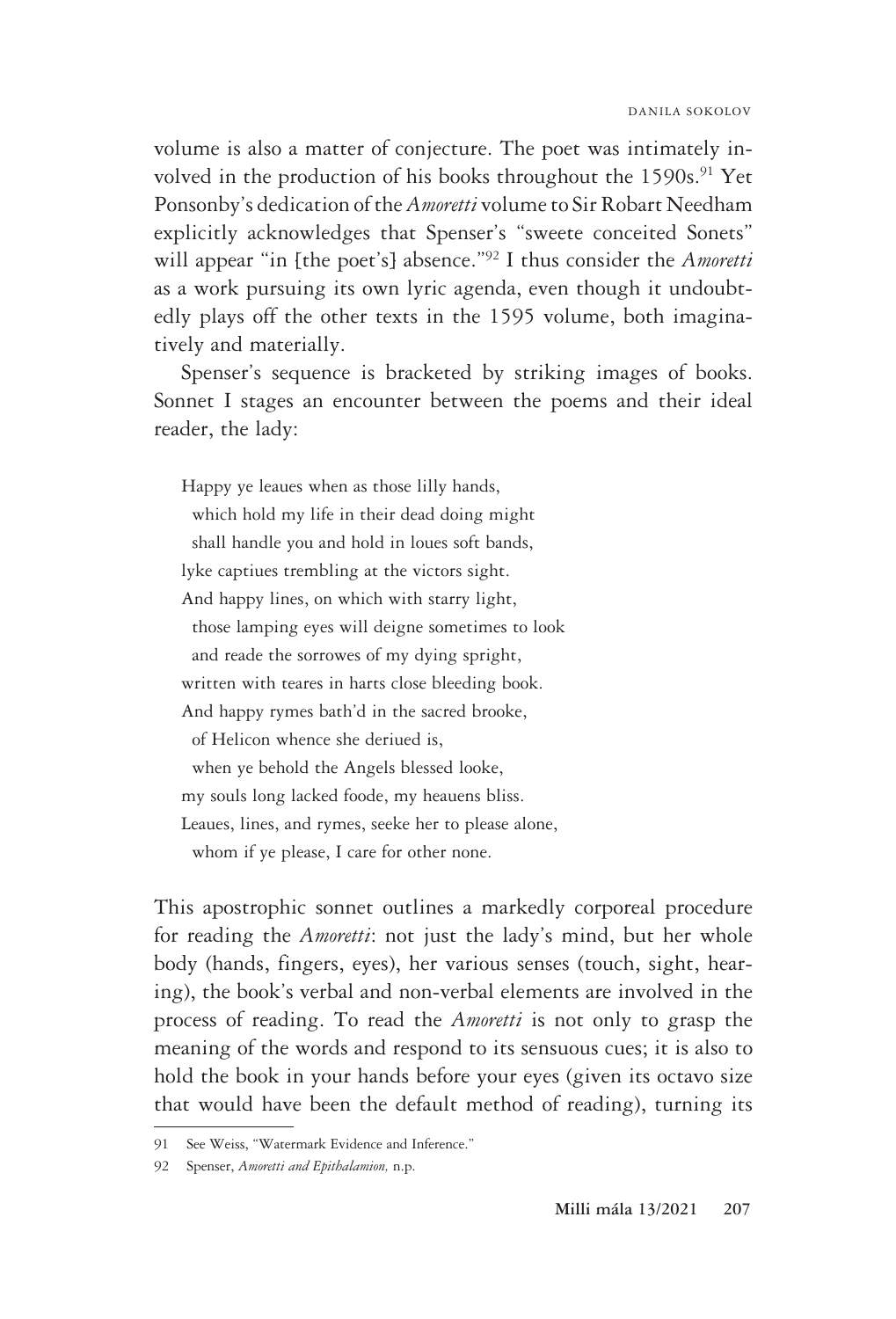pages and clutching its spine. The inaugural image of the collection is unmistakably that of a physical book.

The book re-appears in the *Amoretti* shortly before the end, in sonnet LXXXV:

Deepe in the closet of my parts entyre, her worth is written with a golden quill: that me with heauenly fury doth inspire, and my glad mouth with her sweet prayses fill. Which when as fame in her shrill trump shal thunder, let the world chose to enuy or to wonder.

This poem explicates the mechanics of poetic genesis: divine inspiration ("heauenly fury"), rising from the poet's bowels ("[d]eepe in the closet of my parts entire"), is moulded into articulate utterances in his throat and mouth ("glad mouth with her sweet prayses fill[ed]"). Poetry then enters the world where its perlocutionary power is enhanced by public reception (the "shrill trump" of "fame"), bringing recognition to the poet and his lady.

This vision draws parallels with the opening sonnet. In both texts, the book simultaneously occupies two positions, inside and outside the subject: in sonnet I, the lover's inward "harts close bleeding book" prefigures the "leaues, lines, and rymes" of the volume the lady reads; in LXXXV the internal lines written "with a golden quill" anticipate the "sweet prayses" of the *Amoretti*. However, the differences in the way this conceit is inflected are illuminating. On the one hand, the internal book displays a dramatic shift from suffering and anguish to tranquillity and certainty, a move in line with a tone of happiness that becomes dominant as the sequence progresses. But on the other hand, in contrast to the "leaues, lines, and rymes" of sonnet I, in sonnet LXXXV any reference to a physical book is poignantly missing. Orality and aurality implied by the Ovidian image of "shril trump" signal a reluctance to imagine the material form of poetry as anything beyond human voice. Inwardly, in sonnet LXXXV Spenser continues to write a metaphorical book, one, moreover, that rehabilitates the earlier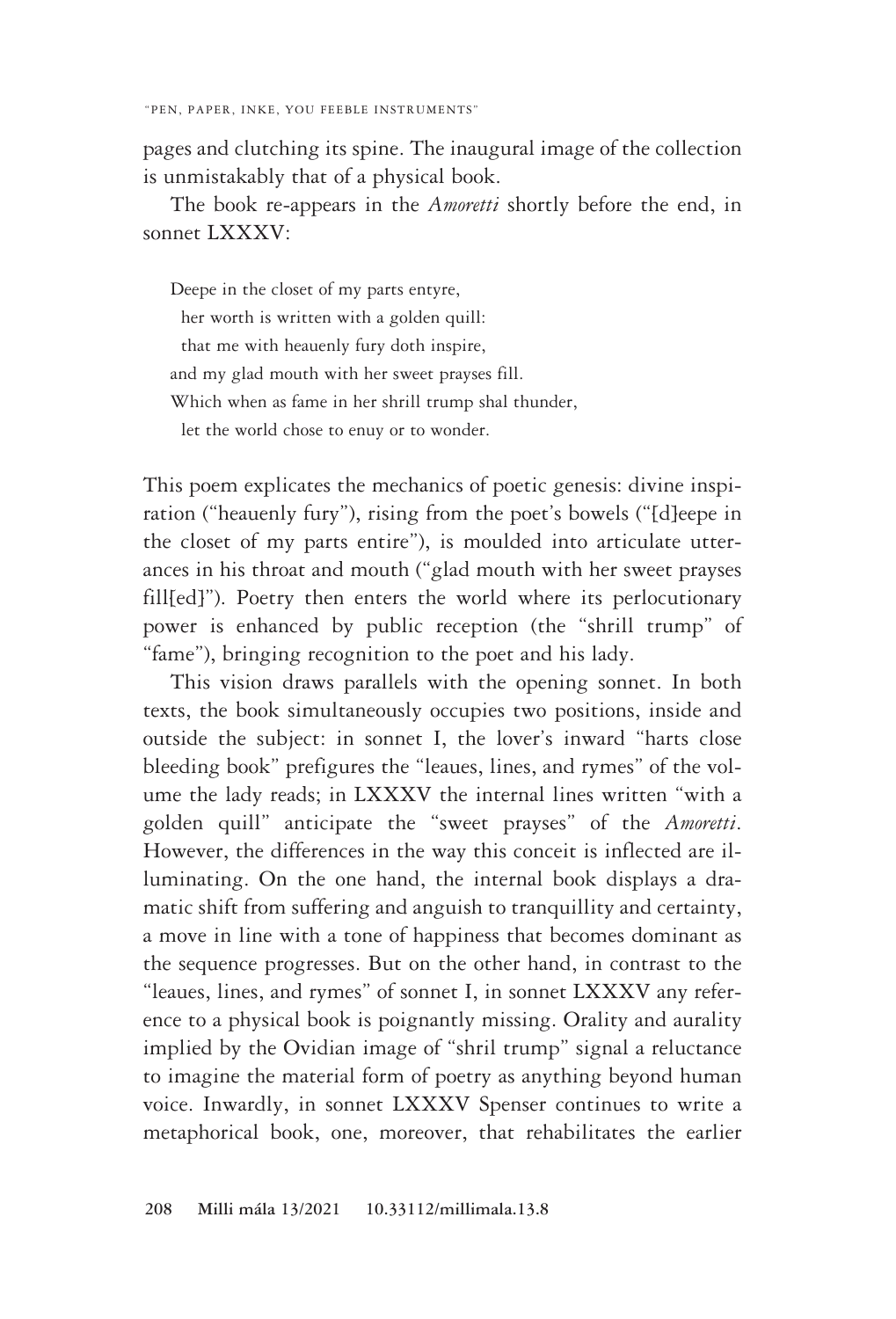rhetorical violence. But its external counterpart, the physical book, has vanished from the text.

Of course, the ineluctable materiality of the volume the reader holds in his or her hands is ample reminder that it is not possible for Spenser's poetry *not to be* a book. But its integrity as a physical object is put under pressure by a discernible impulse to subvert the totality of the book through a series of imaginative and typographic decisions. In particular, the beginning and ending in Spenser's volume are marked by an acute crisis of identity. Speaking of itself as part of a complete book, the opening sonnet functions as an "*envoi*, a poem presenting the sequence as a *fait accompli*, a completed series of artistic products."93 It offers a kind of postscript that perhaps should conclude the sequence rather than anticipate it. Only in the previous poem, the prefatory sonnet by G.W.Jr. refers to the *Amoretti* as a work yet to be written: "*O therefore let that happy muse proceede / to climb the height of vertues sacred hill*." And in sonnet II, Spenser (imitating Sidney) admits that he still carries the burden of "[v]quiet thought" grown "greater then my womb," a text still undelivered. According to Edward Said, "the production of a text is an event, physically and spiritually, which has its own genealogy that cannot begin with its reading."94 In the *Amoretti*, however, reading becomes the point of origin, suggesting that the sequence is finished before it has begun, even though this impression is contradicted by the sonnet's number (I) and the tactile evidence that only several pages have so far been turned.95

A comparable uncertainty haunts the opposite terminal point of the *Amoretti*. Sonnet LXXXV, with its vision of the sequence issuing forth from the poet's mouth, contains what Barbara Herrnstein Smith calls a closural allusion signifying completion.<sup>96</sup> That the sonnet is printed on the recto page contributes to a sense of termination, the catchword "When" the only indicator that we have not

<sup>93</sup> Brown, "Metapoetry," 403.

<sup>94</sup> Said, *Beginning*, 202.

<sup>95</sup> With codex "you have an immediate visual idea of how much you have read and how much you have left to go by the amount of pages remaining to the left or right of where you are" (Small, *Wax Tablets*, 11). This idea is tactile as well.

<sup>96</sup> Herrnstein Smith, *Poetic Closure*.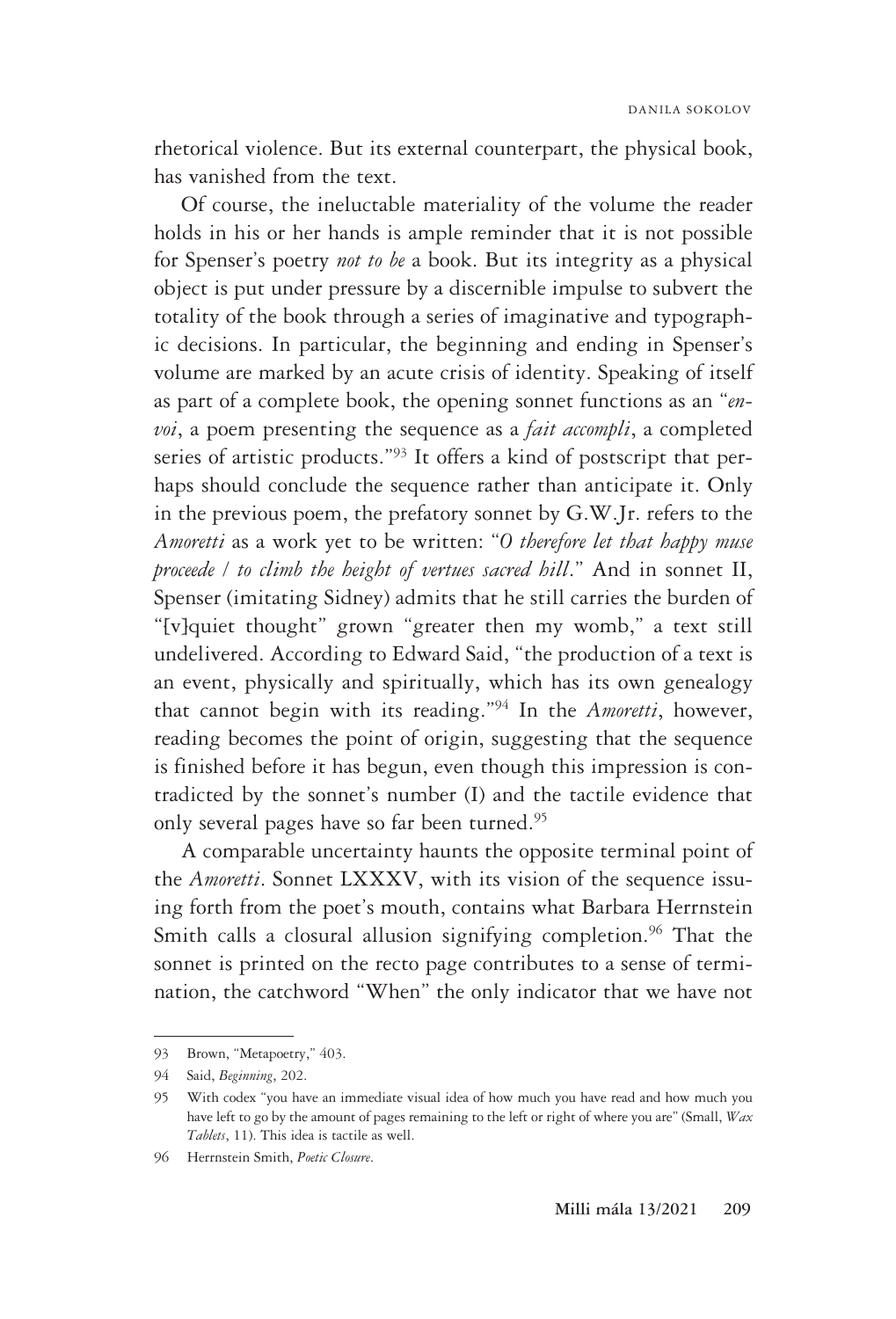yet reached the end. Since reading cannot continue until the page is turned and the following sonnet is revealed, this unknowable futurity reinforces the notion of LXXXV as potentially the last poem. (The volume's full title also suggests that the sonnet collection—*Amoretti*—does not exhaust its contents.) Yet this attempt at finalization is quickly revealed to be a faux ending: four more sonnets separate it from the final word of the sequence. In turn, the actual *explicit* to the sequence—the three final sonnets—defy their status as the book's ultimate closure. The last page of the *Amoretti* is devoid of any terminal paratext—a 'The End,' a '*FINIS*,' an envoy, a colophon, or a visual device—which would signal the end of a textual unit. Such verbal and visual tools were becoming increasingly common in the late sixteenth century, so their absence can give the reader reason to expect more.<sup>97</sup> In fact, the catchword "In" promises continuation beyond the page, and the "Anacreontics" section that follows begins on the next verso page so their different stanzaic organization cannot yet optically confirm the formal shift after sonnet LXXXIX. The word *FINIS* appears eight pages later, when it separates the "Anacreontics" from the *Epithalamion* (which boasts its own title page and its own *FINIS* propping the poem's last stanza).

Moreover, the last sonnets (LXXXVII–LXXXIX), unexpectedly lamenting the speaker's separation from the lady, belie their status as closure. Erotic frustration and pangs of absence are textbook Petrarchism, but their redeployment toward the end of a work that articulates a vision of conjugal love is surprising. This carefully choreographed separation of the lovers, in suspending post-betrothal mutuality, disturbs the teleology of the sequence. Instead, the final poems subtly reprise the opening images of the *Amoretti*: the lover hoping to feed his "loue-afamished hart" with the "light" of "th'Idaea playne" (LXXXVIII) and wanting "liuely bliss" (LXXXIX) echoes the descriptions of his beloved as his "soules long lacked foode, [his] heauens bliss" in the opening sonnet. When LXXXVII has the lover "time with expectation spend," the *Amoretti* effectively formulates a new Petrarchan *incipit*.

<sup>97</sup> On "terminal paratexts," see Sherman, "Beginning."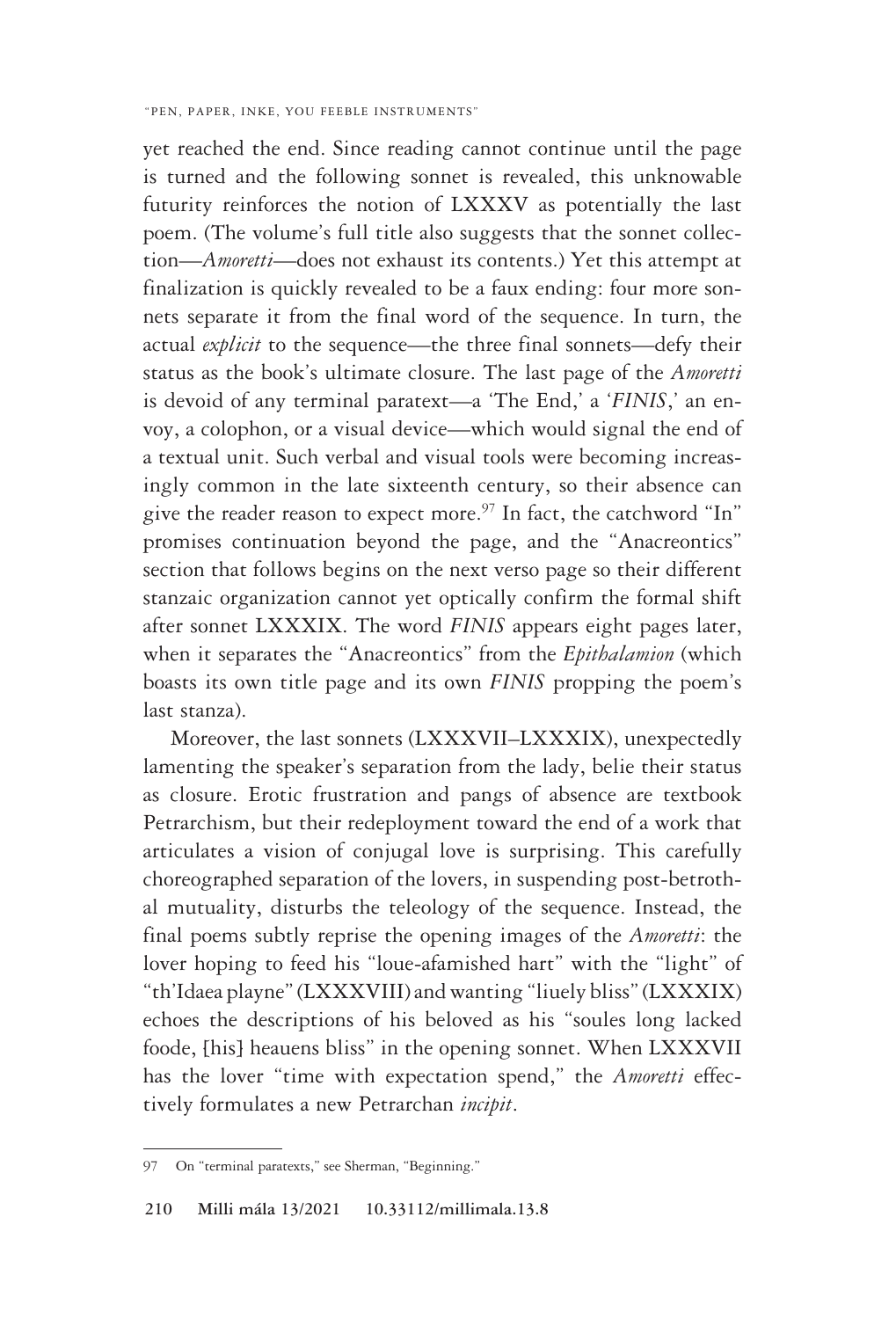By disguising the beginning of the *Amoretti* as its ending and by injecting the latter with a rhetorical germ of commencement, Spenser's sequence disconnects the material limits of the book from the imaginative points of origin and conclusion. But the *Amoretti* also scatters across its text "phantom" beginnings and endings unmoored from the nominal terminal points of the collection. Through images of poetic interruption, the *Amoretti* develops situations of termination and re-commencement that are distinctly at odds with their positions in the structure of the sequence. In sonnet XXIII, the poet complains that the beloved "doth conceaue, / th'importune suit of my desire to shone," which he compares to Penelope undoing her weaving: "with one looke she spils that long I sponne." While the sonnet ostensibly decries the lover's failure at erotic persuasion, in the metapoetic world of the *Amoretti* weaving figures textual production. The lover's courtship—an allegory of his writerly goal—becomes "fruitelesse worke … broken with least wynde." We witness the fabric of Spenser's poetry being rent, in a way bringing the sequence to a close, only to be "revived and resumed."<sup>98</sup> But the book itself can be imagined as provisionally ending with this sonnet and beginning again on the next page, indeed separating into two books, the weaving imagery offering a suture over the tear. The sequence stands on the brink of being "broken with least wynd"—the lightest movement of air produced by the turning of the page. A similar event occurs in sonnet XLVIII, where (like Licia) Spenser's beloved burns his poem: "Innocent paper whom too cruell hand … did sacrifize vnto the greedy fyre." This signifies another moment of destruction of the *Amoretti*, and thus a ghost ending and a new point of origin, since the poet vows to persist: "Yet liue for euer, though against her will." Just like the actual beginning and ending of the *Amoretti* resist fixity, the proliferation of their internal counterparts accentuates the uncertainty surrounding the sequence's identity as a stable book.

The redrawing of the conceptual boundaries of the *Amoretti* is reinforced by certain aspects of the volume's typography. Like most Elizabethan sonnet sequences, Spenser's prints one sonnet per page,

<sup>98</sup> Miller, "Writing and Wooing," 551.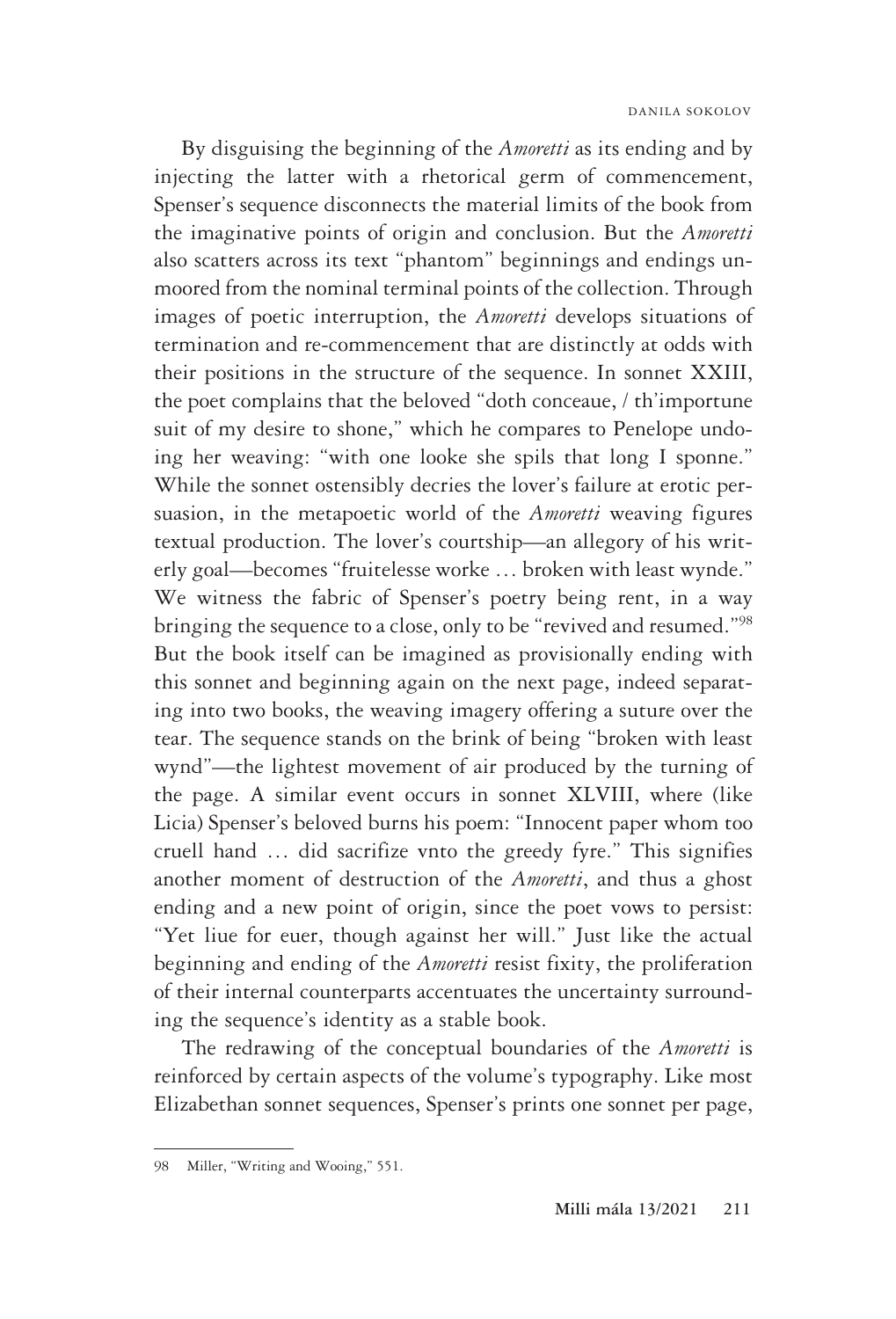each decorated with a floral border. This type of visual organization, with pages and sonnets uniformly designed and sequentially numbered, created "a more stable and fixed artefact than any of its individual poems."99 But cordoning off the spaces of individual sonnets also opened possibilities for detachment and fragmentation. This becomes more pronounced if we consider sequences that run poetry through from page to page, occasionally breaking the sonnets midway (quartos of *Astrophil and Stella*, Barnes' *Parthenophil*, Shakespeare's *Sonnets*). There, while rifts *within* individual poems become possible, the continuity *among* the sonnets increases.<sup>100</sup> By the same token, the borders of floral design at the top and at the bottom of each page dispatch confusing messages. Such flowers were often used to "articulate the composition and identity of the entire printed volume as something more than the sum of its parts."101 But in the *Amoretti* the upper borders are unstable. Curiously, the ones sitting on top of sonnets XXIII and XXIV (unweaving) do not have identical designs, nor do those of sonnets XLVIII and XLIX (burning). A purported mechanism of totality, these flowers sow seeds of disintegration. We may also recall the re-appearance, almost verbatim, of sonnet XXXV ("My hungry eyes with greedy couetize"), in which the lover compares himself to Narcissus, as sonnet LXXXIII. From a technological point of view, the repetition may suggest that the leaves of the book have been stitched together erroneously, asking the reader to re-arrange the volume. But this possible printing error is grafted onto the sonnet's Ovidian language of insatiable desire ("so plenty makes me poore"), producing an allegory of an imperfect poetic object.

In all these instances, the *Amoretti* strives to bring the indisputable facticity of its book-ness in conflict with the imaginative, numerical, and typographic signals it transmits: it suggests, among other things, that its material and conceptual thresholds may not coincide, that the order and numbering of the sonnets may be unreliable, and that the book may harbour additional endings and beginnings. This in turn increases the care its readers invest in the

<sup>99</sup> Wall, *Imprint of Gender*, 70–71.

<sup>100</sup> See Hutchison, "Breaking the Book."

<sup>101</sup> Fleming, "Changed Opinion," 56.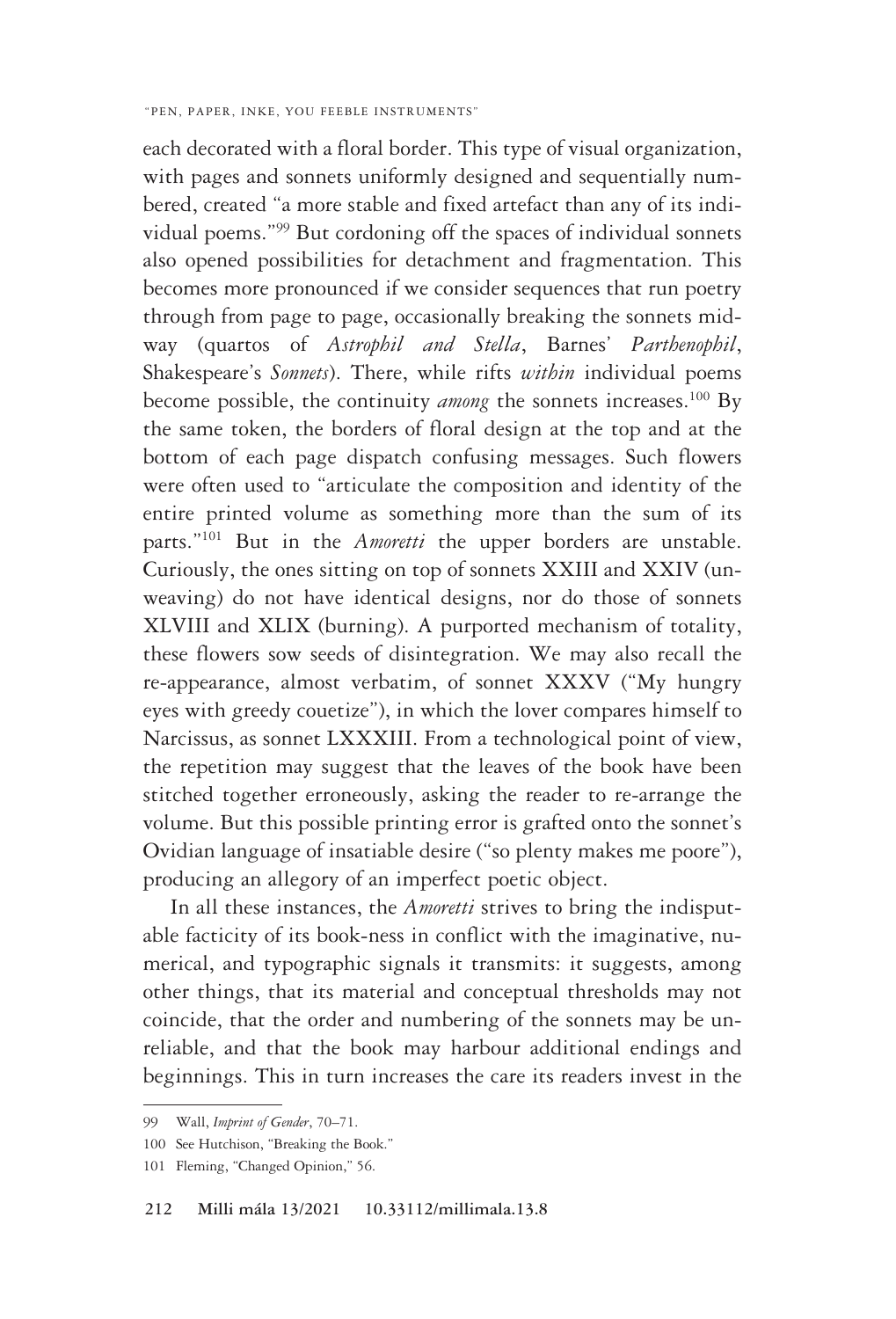material object in their hands, similar to what Martin Heidegger calls "the conspicuousness of the unusable," when malfunctioning objects "permit the entities with which we concern ourselves to be encountered in such a way that the worldly character of what is within-the-world comes to the fore."102 Reading the *Amoretti*, in addition to grasping the linguistic contents of the poems and experiencing the lover's sorrows and joys, entails clutching the book tightly to avoid any further slippages of the imaginative openings and conclusions from their spatial positions, thumbing the pages to see the sequence has not been interrupted, and feeling the paper body of the book to make sure that it has not dissolved. Constantly reminding its readers that they are holding a material book in their hand, the *Amoretti* works toward undermining the ontology of this object. The courtship-to-marriage narrative may retroactively cancel these disruptive impulses, but read in real time, without the benefit of biographical knowledge, Spenser's Petrarchan sequence calls into question its stability as a material artefact.

What the *Amoretti* is preoccupied with, then, is the incommensurability between the work of lyric imagination and the material conditions of the book. When the *Amoretti* refuses to imagine itself as a book, when it dislocates and deconstructs its beginning and ending, when it interrupts the fabric of the sequence with superfluous points of commencement and termination, when it implies that its sequential and visual orders may be wrong—Spenser's Petrarchan collection resists cohering into a fixed volume. The material certainty of the *Amoretti* as a printed book is undermined by a spate of disagreements between its physical features and its imaginative strategies. The *Amoretti* becomes a book that accentuates the irreducible distance between its physical pages and its work of imagination. Highlighting the elusiveness of material stability, the *Amoretti* exposes the limitations of the book even as it insists upon the limitless promise of the work of lyric.

<sup>102</sup> Heidegger, *Being and Time*, 104, 102.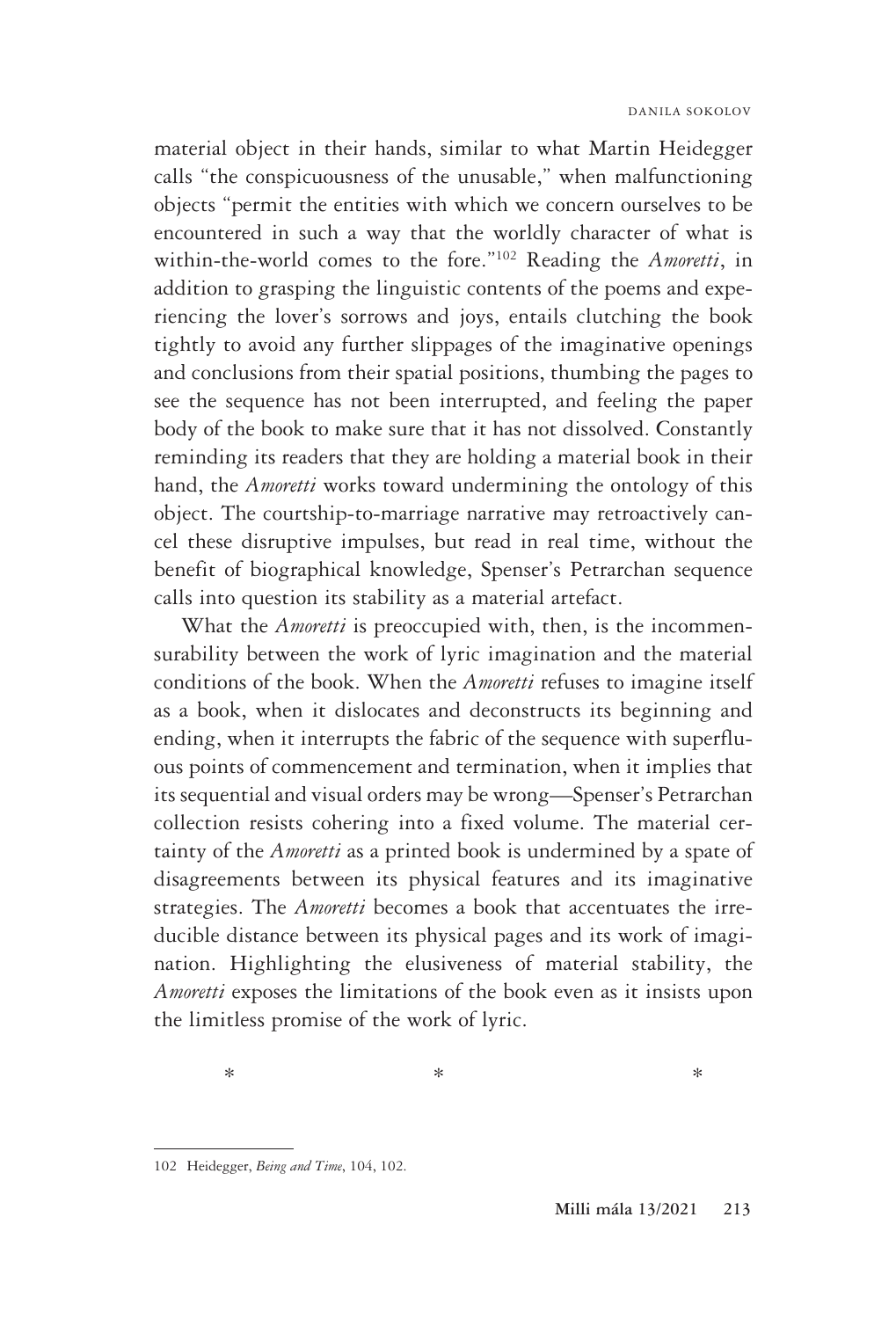Each of the examples of the Elizabethan sonnet tradition considered here transmits a sense of lyric ontology in a state of crisis. Sidney, Fletcher, Daniel, Barnes, and Spenser compose sonnets that exist at the point of vanishing, whose identity as speech acts and integrity as material objects are put under pressure. With Petrarchan longing allegorizing textual unattainability, these poems are trapped in a cycle of self-assertion and self-effacement. Written in the historically specific language of literary production and circulation (print, song, paper, ink), they pry open the discrepancy between the affordances of technology and the poetic imagination as the representational subversion pushes against the certainty of their objectified presence as palpable artefacts. Sensing the contemporary crises of textuality, Elizabethan sonnets make audible, legible, and visible the precarious ontology of lyric.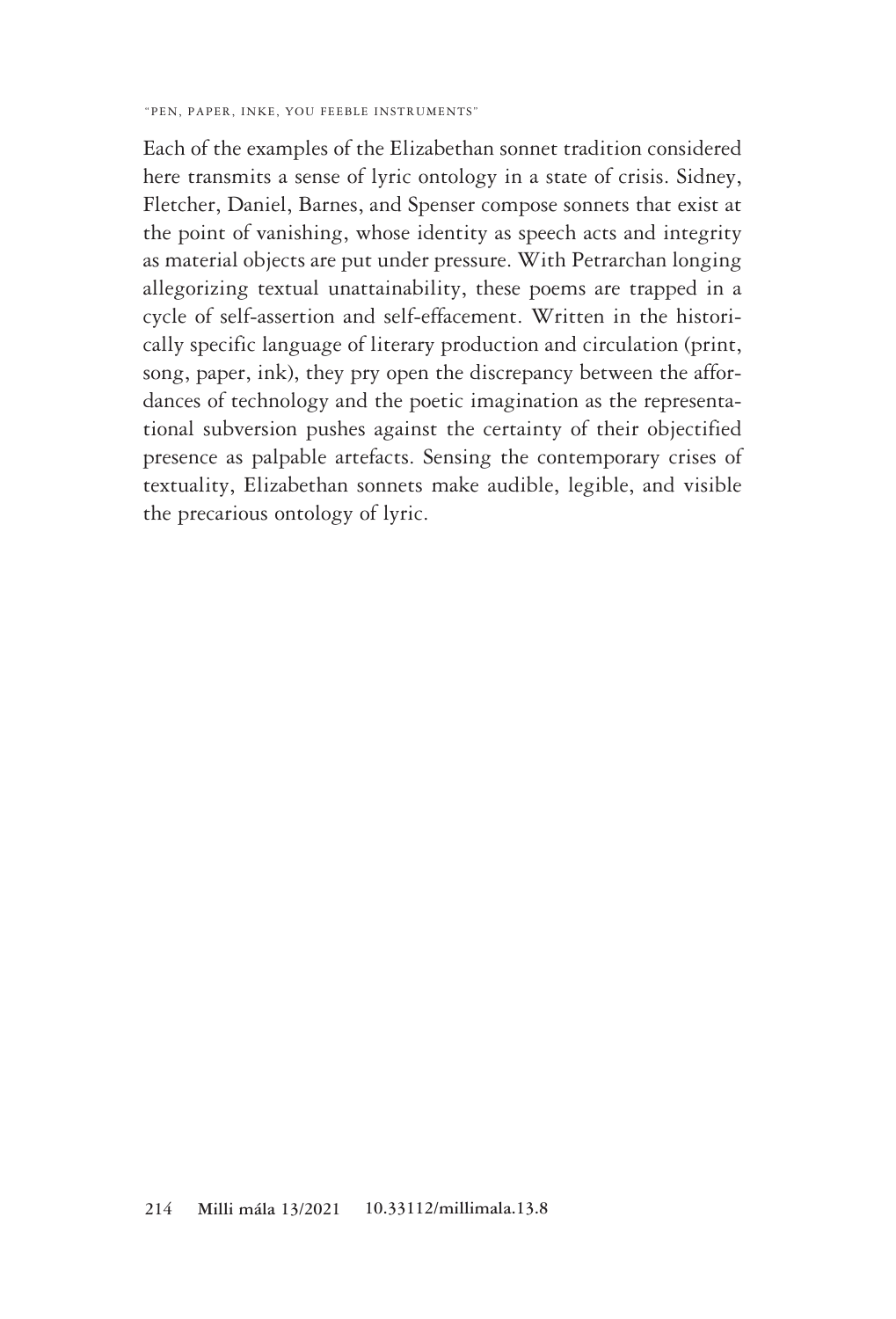### Útdráttur

# **"Penni, pappír, blek, þið aumu tól": Ótrygg verufræði lýríkur í sonnettum frá tíma Elísabetar**

Í þessari grein er kannað hvernig einkennum ástríðna er beitt að hætti Petrarcha í sonnettum frá síðari hluta 16. aldar til þess að fást við spurningar um verufræði lýríkur – hina efnislegu tilveru lýrísks kveðskapar. Málið varð brýnt síðla á valdatíma Elísabetar I á Englandi, í miðri hringiðu tæknilegra, efnahagslegra, heimspekilegra og fagurfræðilegra breytinga sem höfðu áhrif á efnisleg skilyrði fyrir tilurð og dreifingu kveðskapar. Stirð sambúð handrita og prenttækni, lesvenjur sem fólu í sér ýmiss konar tilfæringar (s.s. úrklippur, spássíuskrif, samklipp o.fl.), pappírsskortur, bókabrennur, notkun lýríkur í tónlist, ásamt ýmsu öðru, skóp umhverfi sem var óstöðugt og lagskipt, þar sem kvæði voru sett fram á ólíku formi og í ólíkum miðlum. Nálestur á völdum sonnettum eftir Philip Sidney, Samuel Daniel, Edmund Spenser, Giles Fletcher og Barnabe Barnes er hér nýttur til að færa rök fyrir því að í kveðskap þeirra endurspegli vísanir í tilfinningaþrungin verk af meiði petrarchisma þá óvissu og þann óstöðugleika sem verufræðileg skilyrði kveðskapar fólu í sér. Þessar sonnettur gera erótíska löngun sem aldrei getur gengið í uppfyllingu vona að táknsögu um dauðadæmda þrá eftir lýrískum texta sem eilíflega rennur úr greipum; þær hrærast í hvarfpunkti og það reynir mjög á þær sem málgjörðir og sem óbrotna efnislega hluti. Í þessum sonnettum frá síðari hluta 16. aldar má greina hvernig kreppir að textanum sem verður til þess að hin viðkvæma verufræði skáldskaparins verður sýnileg, heyranleg og auðlesin.

*Keywords*: lýrískur kveðskapur; elísabetískar sonnettur; verufræði skáldskapar; saga bókarinnar; petrarchismi; skáldlegt ímyndunarafl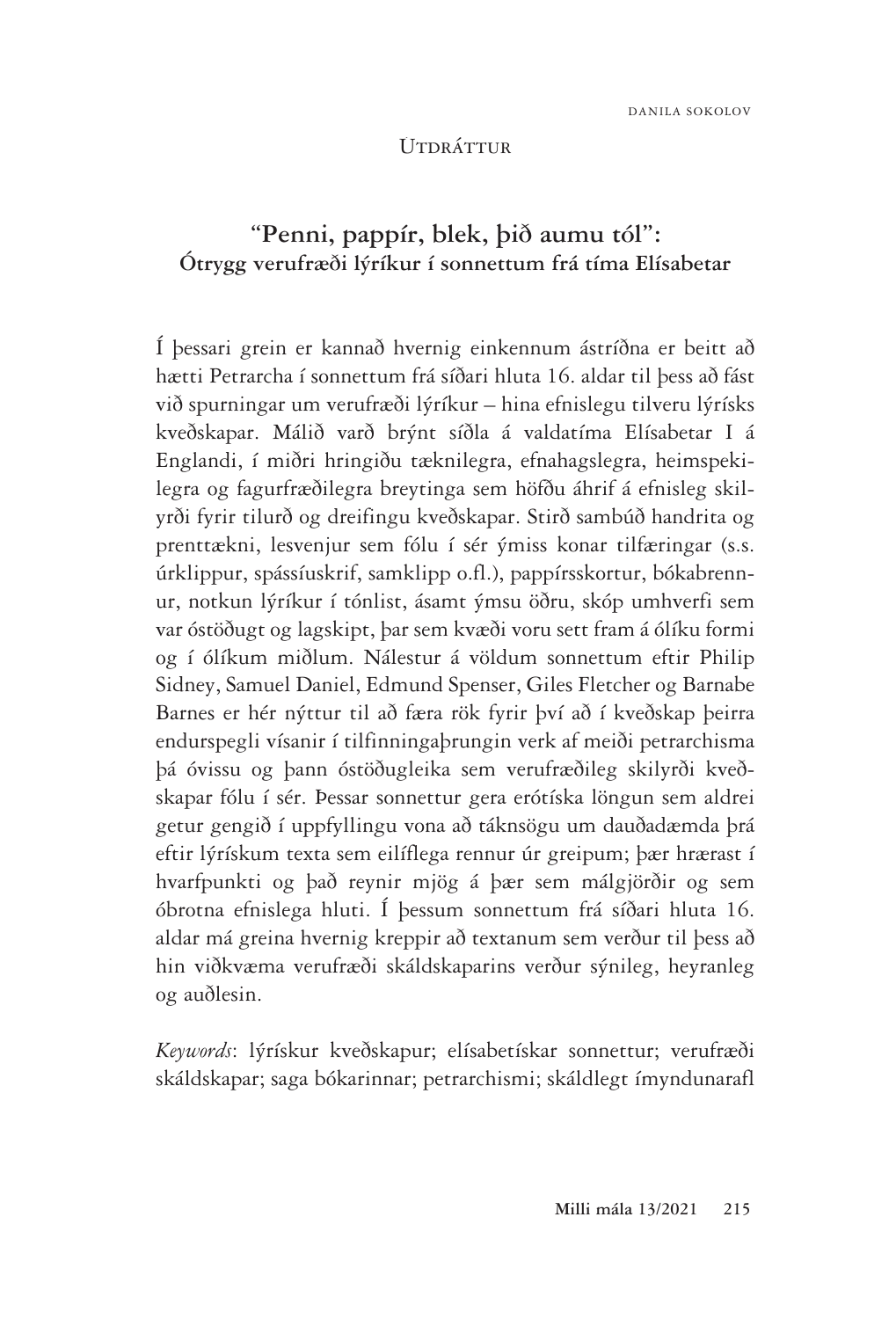### **ABSTRACT**

## **"Pen, paper, inke, you feeble instruments": The Precarity of Lyric Ontology in Elizabethan Sonnets**

This essay investigates how Elizabethan sonnet sequences deploy the signatures of Petrarchan desire to attend to the question of lyric ontology—the material mode of existence of lyric poetry. The issue acquired special urgency in late Elizabethan England, in the context of rapid technological, economic, philosophical, and aesthetic change that affected the material conditions of production and circulation of poetry. The uneasy coexistence of manuscript and print technologies, the practices of reading that included various forms of material alteration (cutting, marginalia, collage etc.), paper shortage, destruction of books, musical appropriations of lyric as well as a host of other factors, created a volatile and multi-layered environment in which lyric poems were instantiated across forms and media. Through a close reading of selected sonnets by Philip Sidney, Samuel Daniel, Edmund Spenser, Giles Fletcher, and Barnabe Barnes, this essay argues that in their poetry the affective work of Petrarchism tropes the uncertainties and instabilities inherent in the contemporary conditions of poetic ontology. Allegorizing erotic longing for the beloved and the impossibility of its fulfilment as a thwarted desire for a perennially elusive lyric text, these sonnets exist at the point of vanishing, which puts under pressure—to a point of unviability—their identity as speech acts and integrity as material objects. Sensing the contemporary crises of textuality, these Elizabethan sonnets make audible, legible, and visible the precarious ontology of lyric poetry.

*Keywords*: lyric; Elizabethan sonnets; poetic ontology; book history; Petrarchism; poetic imagination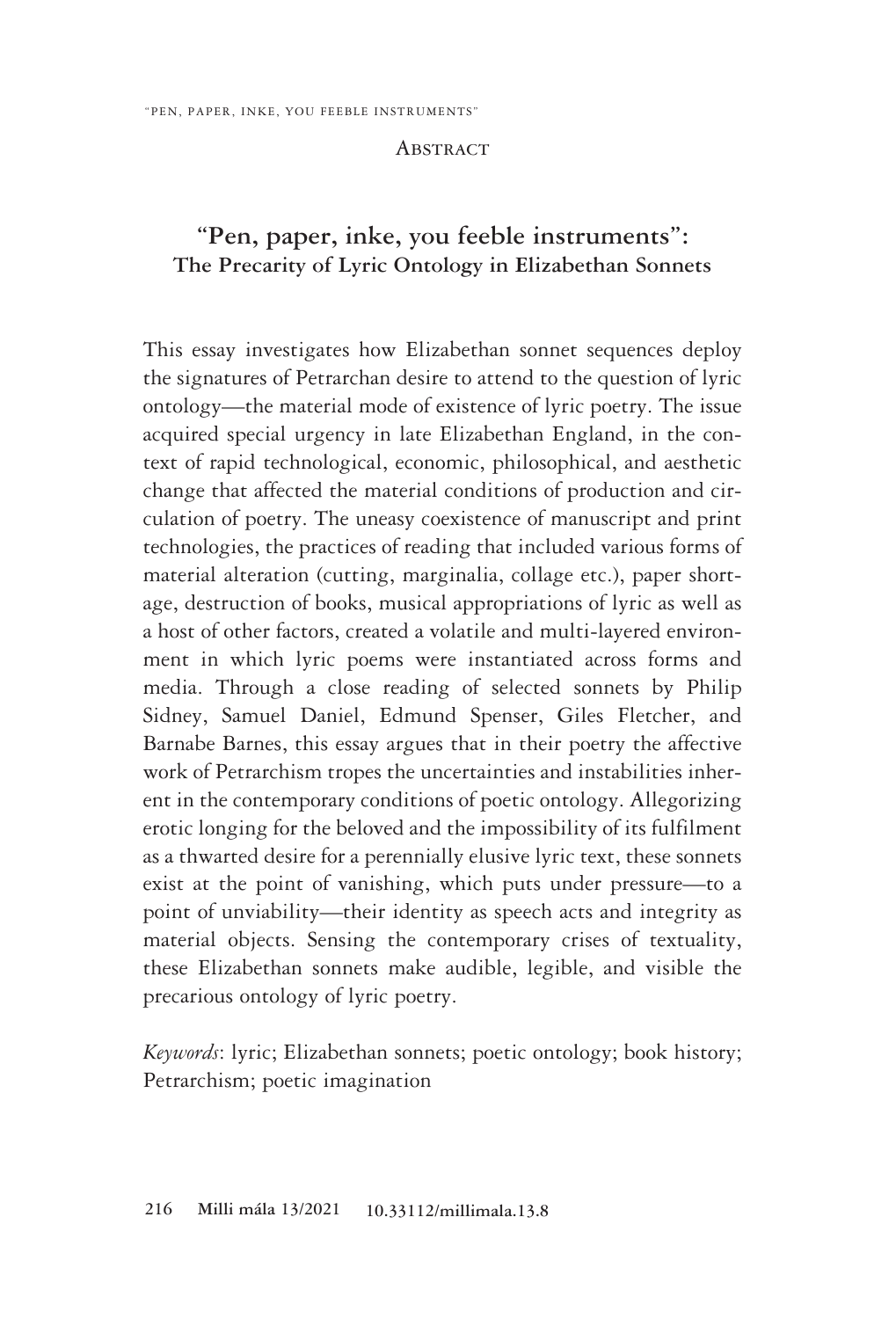### **BIBLIOGRAPHY**

- Acheson, Katherine. "Introduction: Marginalia, Reading, and Writing." In *Early Modern English Marginalia*, edited Katherine Acheson, 1–12. New York: Routledge, 2019.
- Adorno, Theodor W. "Lyric Poetry and Society." In *The Lyric Theory Reader: A Critical Anthology*, edited by Virginia Jackson and Yopie Prins, 339–50. Baltimore: The Johns Hopkins University Press, 2014.
- Alexander, Gavin. "The Musical Sidneys." *John Donne Journal* 25 (2006): 65–105.
- Barnes, Barnabe. *Parthenophil and Parthenophe. Sonnets, Madrigals, Elegies and Odes*. London, 1593.
- Bloom, Gina. *Voice in Motion: Staging Gender, Shaping Sound in Early Modern England*. Philadelphia: University of Pennsylvania Press, 2007.
- Braden, Gordon. *Petrarchan Love and the Continental Renaissance*. New Haven: Yale University Press, 1999.
- Brayman Hackel, Heidi. *Reading Material in Early Modern England: Print, Gender, an Literacy*. Cambridge: Cambridge University Press, 2005.
- Brewster, Scott. *Lyric*. London: Routledge, 2009.
- Brown, Ted. "Metapoetry in Edmund Spenser's *Amoretti*." *Philological Quarterly* 82 (2003): 401–17.
- Butler, Judith. *Precarious Life: The Power of Mourning and Violence.* London: Verso, 2004.
- Calhoun, Joshua. *The Nature of the Page: Poetry, Papermaking, and the Ecology of Texts in Renaissance England.* Philadelphia: University of Pennsylvania Press, 2020.
- Chartier, Roger. *The Order of Books: Readers, Authors, and Libraries in Europe between the Fourteenth and the Eighteenth Centuries*. Translated by Lydia G. Cochrane. Stanford: Stanford University Press, 1994.
- Cormack, Bradin. "Strange Love: Or, Holding Lands." *Law and Humanities* 1 (2007): 221–38.
- Correll, Barbara. "Terms of 'Indearment:' Lyric and General Economy in Shakespeare and Donne." *English Literary History* 75 (2008): 241–62.
- Culler, Jonathan. *Theory of the Lyric*. Cambridge, MA: Harvard University Press, 2015.
- Da Costa, Alexandra. *Marketing English Books, 1476–1550: How Printers Changed Reading.* Oxford: Oxford University Press, 2020.
- Daniel, Samuel. *Delia and Rosamond augmented*. London, 1594.
- ———. *Defence of Rhyme*. In *Sidney's 'The Defence of Poesy' and Selected Renaissance Literary Criticism*, edited by Gavin Alexander, 207–33. London: Penguin, 2004.
- Davis, Joel B. '*The Countesse of Pembrokes Arcadia' and the Invention of English Literature*. New York: Palgrave, 2011.
- De Man, Paul. "The Lyrical Voice in Contemporary Theory." In *Lyric Poetry: Beyond New Criticism*, ed. Chaviva Hosek and Patricia Parke, 55–72. Ithaca: Cornell University Press, 1985.
- Dubrow, Heather. *Echoes of Desire: English Petrarchism and Its Counterdiscourses*. Ithaca: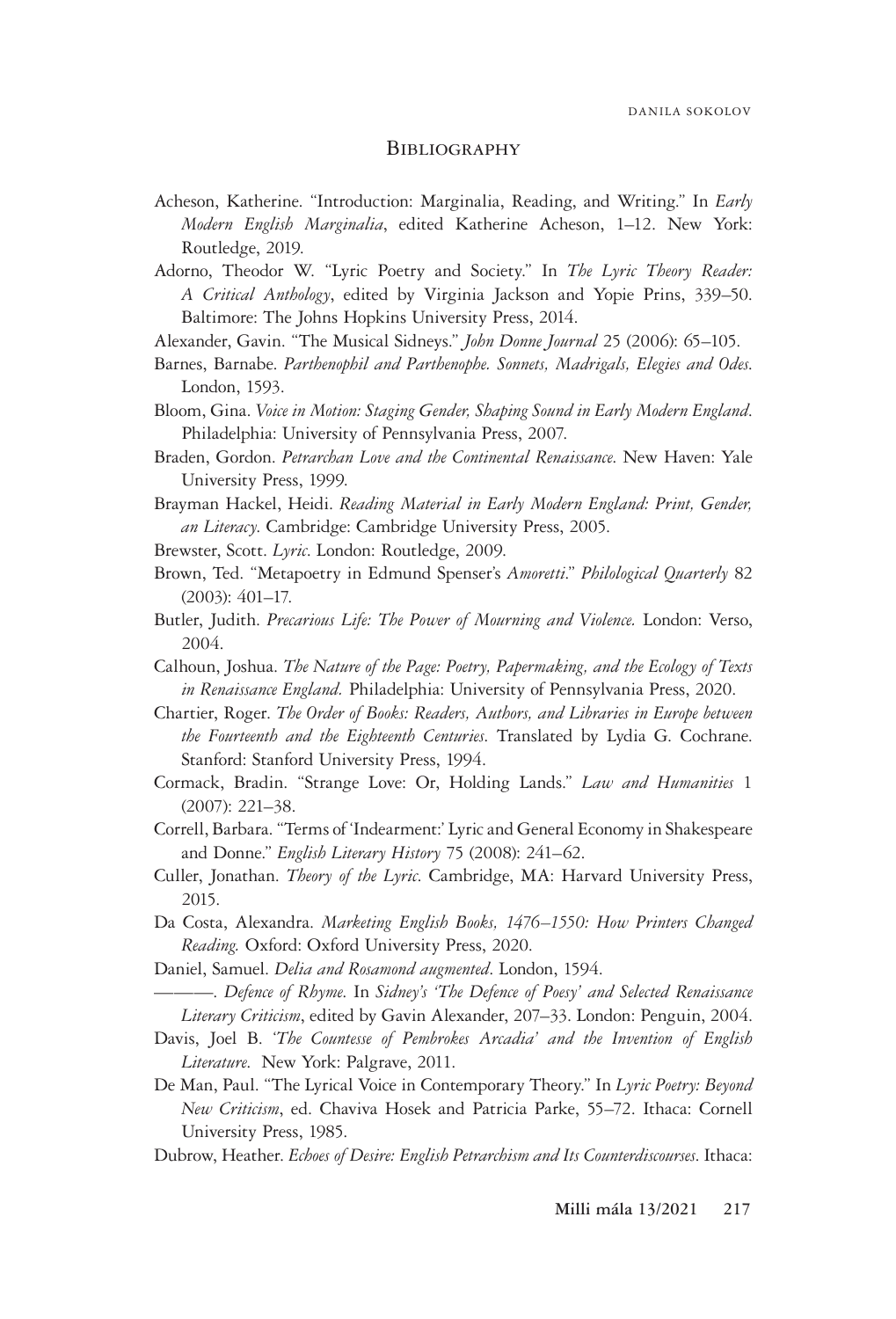Cornell University Press, 1995.

———. "'Dressing old words new'? Re-evaluating the 'Delian Structure.'" In *A Companion to Shakespeare's Sonnets*, edited by Michael Schoenfeldt, 90–103. Oxford: Blackwell, 2007.

———. *The Challenges of Orpheus: Lyric Poetry and Early Modern England*. Baltimore: Johns Hopkins University Press, 2008.

Eckhardt, Joshua. *Manuscript Verse Collectors and the Politics of Anti-Courtly Love Poetry*. Oxford: Oxford University Press, 2009.

Eisenstein, Elizabeth L. *The Printing Revolution in Early Modern Europe.* Cambridge: Cambridge University Press, 2005.

*Emaricdulfe: Sonnets written by E.C. Esquier*. London, 1595.

- Enterline, Lynn. *The Rhetoric of the Body from Ovid to Shakespeare*. Cambridge: Cambridge University Press, 2004.
- Estrin, Barbara L. *Laura: Uncovering Gender and Genre in Wyatt, Donne, and Marvell*. Durham, N.C: Duke University Press, 1994.
- Fleming, Juliet. "Changed Opinion as to Flowers." In *Renaissance Paratexts*, edited by Helen Smith and Louise Wilson, 48–64. Cambridge: Cambridge University Press, 2011.
	- ———. *Graffiti and the Writing Arts of Early Modern England*. Philadelphia: University of Pennsylvania Press, 2001.
- ———. "The Renaissance Collage: Signcutting and Signsewing." *Journal of Medieval and Early Modern Studies* 45 (2015): 443–56.

Fletcher, Giles. *Licia, or Poemes of loue*. London, 1593.

- Fox, Adam. *Oral and Literate Culture in England, 1500–1700*. Oxford: Oxford University Press, 2000.
- Freccero, John. "The Fig Tree and the Laurel: Petrarch's Poetics." *Diacritics* 5 (1975): 34–40.
- Gold, Eva. "'Trembling Leaves': Manuscript and Print in the *Amoretti*." *Journal for Early Modern Cultural Studies* 1 (2001): 1–41.
- Gordon, Andrew. "Material Fictions: Counterfeit Correspondence and the Culture of Copying in Early Modern England." In *Cultures of Correspondence in Early Modern Britain*, edited James Daybell and Andrew Gordon, 85–109. Philadelphia: University of Pennsylvania Press, 2016.
- Greene, Roland. *Unrequited Conquests: Love and Empire in the Colonial Americas*. Chicago: University of Chicago Press, 1999.
- Greene, Thomas M. *The Light in Troy: Imitation and Discovery in Renaissance Poetry*. New Haven: Yale University Press, 1982.
- Hart, Patrick. "Bracket and Voice: Drummond of Hawthornden's Lunular Poetics." *Scottish Literary Review* 12 (2020): 39–59.
- Heidegger, Martin. *Being and Time*, translated by John MacQuarrie and Edward Robinson. New York: Harper, 1962.
- Herrnstein Smith, Barbara. *Poetic Closure: A Study of How Poems End*. Chicago: University of Chicago Press 1968.
- Holmes, Olivia. *Assembling the Lyric Self: Authorship from Troubadour Song to Italian*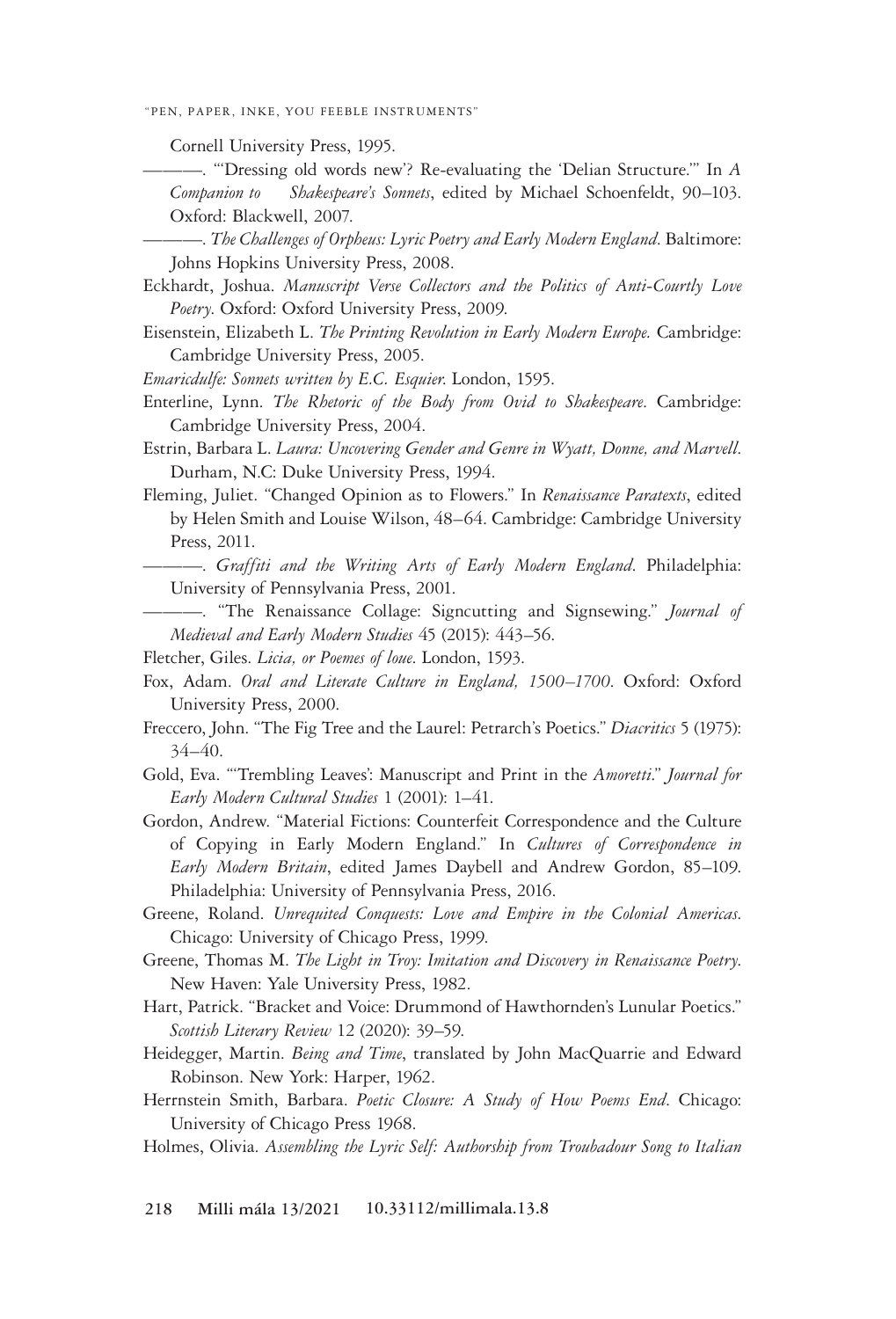*Poetry Book*. Minneapolis: University of Minnesota Press, 2000.

- Hutchison, Coleman. "Breaking the Book Known as Q." *PMLA* 121 (2006): 33–66.
- Hyman, Wendy Beth. *Impossible Desire and the Limits of Knowledge in Renaissance Poetry*. Oxford: Oxford University Press, 2019.
- Jackson, Virginia Walker. *Dickinson's Misery: A Theory of Lyric Reading*. Princeton: Princeton University Press, 2005.
- Johnson, Kimberly. *Made Flesh: Sacrament and Poetics in Post-Reformation England*. Philadelphia: University of Pennsylvania Press, 2014.
- Kalas, Rayna. *Frame, Glass, Verse: The Technology of Poetic Invention in the English Renaissance*. Ithaca: Cornell University Press, 2007.
- Kaske, Carol V. "Spenser's *Amoretti and Epithalamion* of 1595: Structure, Genre, and Numerology." *English Literary Renaissance* 8 (1978): 271–95.
- Kennedy, William J. "Petrarchan Textuality: Commentaries and Gender Revisions." In *Discourses of Authority in Medieval and Renaissance Literature*, edited by Kevin Brownlee and Walter Stephens, 151–68. Hannover: University Press of New England, 1989.
	- ———. *The Site of Petrarchism: Early Modern National Sentiment in Italy, France, and England*. Baltimore: Johns Hopkins University Press, 2003.
	- ———. *Petrarchism at Work: Contextual Economies in the Age of Shakespeare*. Ithaca: Cornell University Press, 2016.
- Kittler, Friedrich A. *Gramophone, Film, Typewriter*. Stanford: Stanford University Press, 1999.
- Knight, Jeffrey Todd. *Bound to Read: Compilations, Collections, and the Making of Renaissance Literature*. Philadelphia: University of Pennsylvania Press, 2013.
- Knight, Leah. *Reading Green in Early Modern England*. Burlington: Ashgate, 2014.
- Kuskin, William. *Recursive Origins: Writing at the Transition to Modernity.* Notre Dame: University of Notre Dame Press, 2013.
- Larson, Katherine R. *The Matter of Song in Early Modern England: Texts in and of the Air*. Oxford: Oxford University Press, 2019.
- Lever, J. W. *The Elizabethan Love Sonnet*. London: Methuen, 1956.
- Loewenstein, Joseph. "Sidney's Truant Pen." *Modern Language Quarterly* 46 (1985): 128–42.
	- ———. *The Author's Due: Printing and the Prehistory of Copyright*. Chicago: University of Chicago Press, 2002.
- Love, Harold. *Scribal Publication in Seventeenth-Century England*. Oxford: Clarendon Press, 1993.
- McCabe, Richard. "Shorter Verse Published 1590–95." In *A Critical Companion to Spenser Studies*, edited by Bart van Es, 166–87. New York: Palgrave, 2006.
- MacFaul, Tom. *Poetry and Paternity in Renaissance England: Sidney, Spenser, Shakespeare, Donne and Jonson*. Cambridge: Cambridge University Press, 2010.
- Marotti, Arthur. "'Love Is Not Love': Elizabethan Sonnet Sequences and the Social Order." *English Literary History* 49 (1982): 396–428.
	- ———. *Manuscript, Print, and the English Renaissance Lyric*. Ithaca: Cornell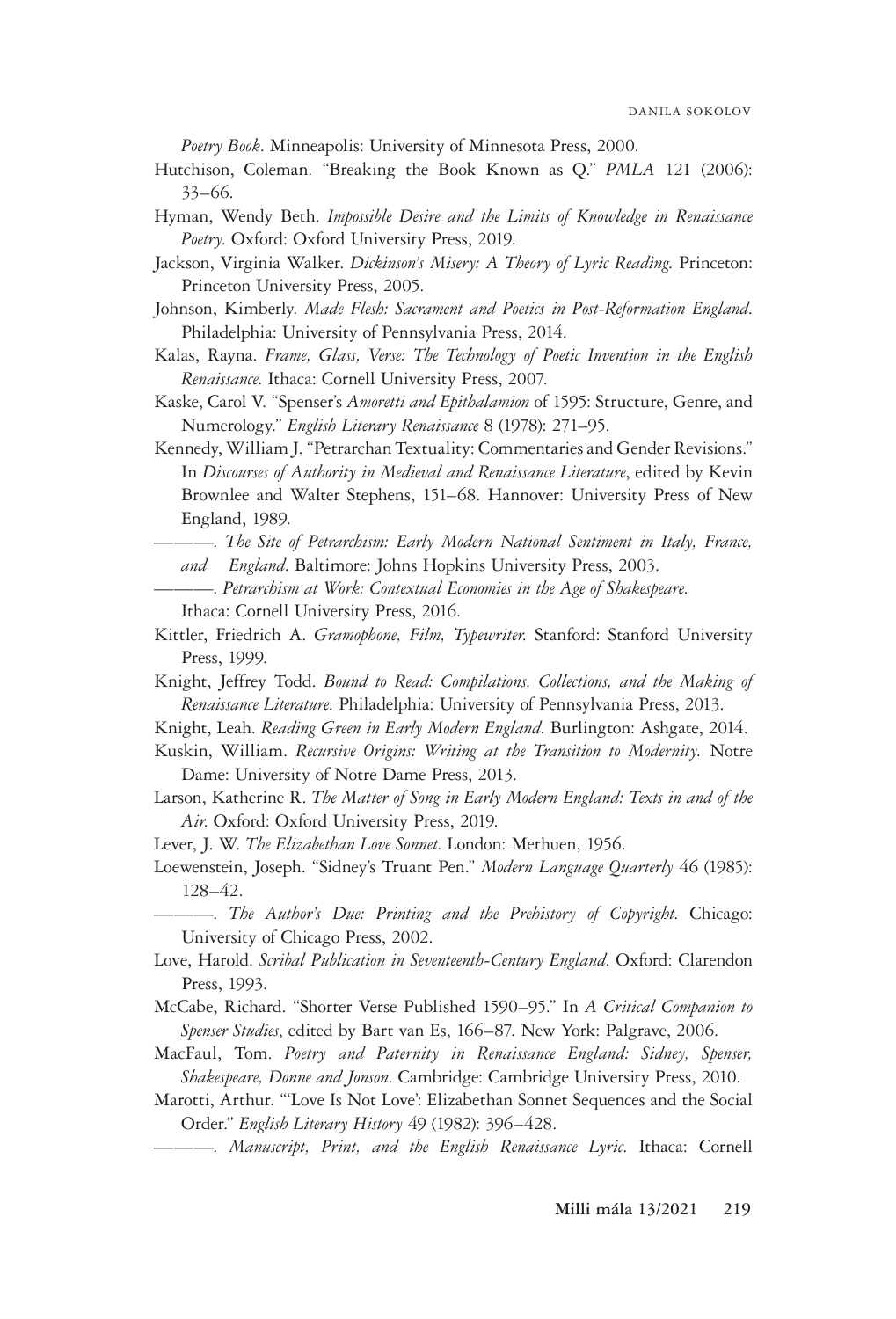———. *The Circulation of Poetry in Manuscript in Early Modern England.* New York: Routledge, 2021.

- Marshall, Cynthia. *The Shattering of the Self: Violence, Subjectivity, and Early Modern Texts*. Baltimore: Johns Hopkins University Press, 2002.
- Mazzotta, Giuseppe. "The *Canzoniere* and the Language of Self." *Studies in Philology*  75 (1978): 271–96.
- McKitterick, David. *Print, Manuscript, and the Search for Order, 1450–1830*. Cambridge: Cambridge University Press, 2005.
- Miller, Jacqueline. "'Love Doth Hold My Hand': Writing and Wooing in the Sonnets of Sidney and Spenser." *English Literary History* 46 (1979): 541–58.
- O'Callaghan, Michelle. *Crafting Poetry Anthologies in Renaissance England: Early Modern Cultures of Recreation.* Cambridge: Cambridge University Press, 2020.
- Ong, Walter. *Orality and Literacy: The Technologizing of the Word*. London: Routledge, 2002.
- Orgel, Stephen. "Margins of Truth." In *The Renaissance Text: Theory, Editing, Textuality*, edited by Andrew Murphy, 91–107. Manchester: Manchester University Press, 2000.
- Pearson, David. *Book Ownership in Stuart England*. Oxford: Oxford University Press, 2021.
- Pettman, Dominic. *Sonic Intimacy: Voice, Species, Technics*. Stanford: Stanford University Press, 2017.
- Puttenham, George. *The Art of English Poesy: A Critical Edition*, edited by Frank Whigham and Wayne A. Rebhorn. Ithaca: Cornell University Press, 2007.
- Ramsay, Nigel. "'The Manuscripts flew about like Butterflies:' The Break-Up of English Libraries in the Sixteenth Century." In *Lost Libraries: The Destruction of Great Book Collections since Antiquity*, edited by James Raven, 125–44. Basingstoke: Palgrave, 2004.
- Regan, Mariann. *Love Words: The Self and the Text in Medieval and Renaissance Poetry*. Ithaca: Cornell University Press, 1982.
- Richards, Jennifer. *Voices and Books in the English Renaissance: A New History of Reading*. Oxford: Oxford University Press, 2019.
- Said, Edward W. *Beginnings: Intention and Method*. New York: Basic Books, 1975.
- Scott-Warren, Jason. *Sir John Harington and the Book as Gift.* Oxford: Oxford University Press, 2001.
- ———. "Reading Graffiti in the Early Modern Book." *Huntington Library Quarterly* 73 (2010): 363–81.
- Scott, William. *The Model of Poesy*, edited by Gavin Alexander. Cambridge: Cambridge University Press, 2013.
- Sherman, William H. *Used Books: Marking Readers in Renaissance England*. Philadelphia: University of Pennsylvania Press, 2008.
	- ———. "The Beginning of 'the End': Terminal Paratext and the Birth of Print Culture." In *Renaissance Paratexts*, edited by Helen Smith and Louise Wilson, 65–87. Cambridge: Cambridge University Press, 2011.

University Press, 1995.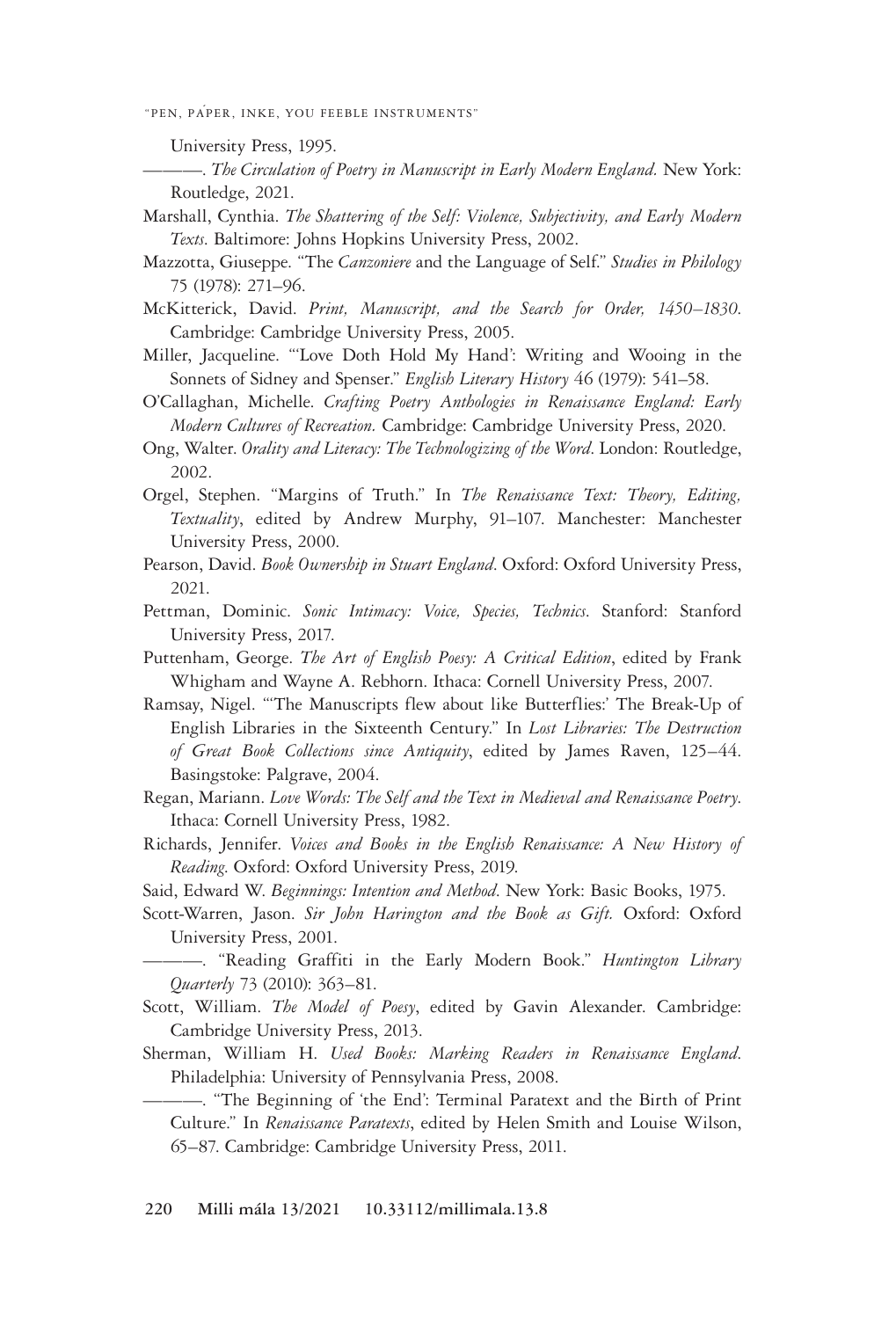———. and Heather Wolfe, "The Department of Hybrid Books: Thomas Milles between Manuscript and Print." *Journal of Medieval and Early Modern Studies* 45 (2015): 457 85.

- Sidney, Philip. *Syr P.S. His Astrophel and Stella Wherein the excellence of sweete poesie is concluded. To the end of which are added, sundry other rare sonnets of diuers noble men and gentlemen*. London: Thomas Newman, 1591.
	- ———. *Sir P.S. his Astrophel and Stella Wherein the excellence of sweete poesie is concluded*. London: Thomas Newman, 1591.
	- ———. *The Countesse of Pembrokes Arcadia. Written by Sir Philip Sidney Knight.* London: William Ponsonbie, 1598.
	- ———. *The Defence of Poesy*. In *Sidney's 'The Defence of Poesy' and Selected Renaissance Literary Criticism*, edited by Gavin Alexander, 1–54. London: Penguin, 2004.
- Small, Jocelyn Penny. *Wax Tablets of the Mind: Cognitive Studies of Memory and Literacy in Classical Antiquity*. London: Routledge, 1997.
- Smith, Bruce R. *The Acoustic World of Early Modern England: Attending to the O-Factor*. Chicago: University of Chicago Press, 1999.
- Smith, Rosalind. *Sonnets and the English Woman Writer, 1560–1621: The Politics of Absence*. New York: Palgrave, 2005.
- Smyth, Adam. *Material Texts in Early Modern England*. Cambridge: Cambridge University Press, 2018.
- Sokolov, Danila. *Renaissance Texts, Medieval Subjectivities: Rethinking Petrarchan Desire from Wyatt to Shakespeare*. Pittsburgh: Duquesne University Press, 2017.
- Soy Ribeiro, Anna Christina. "The Spoken and the Written: An Ontology of Poems." In *The Philosophy of Poetry*, edited by John Gibson, 127–48. Oxford: Oxford University Press, 2015.
- Spenser, Edmund. *Amoretti and Epithalamion.* London, 1595.
- Stoddard, Roger. "Looking at Marks in Books." *Gazette of the Grolier Club*, n.s., 51 (2000): 27 47.
- Thomasson, Amie. "Debates about the Ontology of Art: What Are We Doing Here?" *Philosophy Compass* 1 (2006): 245–55.
- Trudell, Scott A. *Unwritten Poetry: Song, Performance, and Media in Early Modern England*. Oxford: Oxford University Press, 2019.
- Villeponteaux, Mary. *The Queen's Mercy: Gender and Judgment in Representations of Elizabeth I*. New York: Palgrave, 2014.
- Vine, Angus. *Miscellaneous Order: Manuscript Culture and the Early Modern Organization of Knowledge*. Oxford: Oxford University Press, 2019.
- Wall, Wendy. *The Imprint of Gender: Authorship and Publication in the English Renaissance*. Ithaca: Cornell University Press, 1993.
- Warley, Christopher. *Sonnet Sequences and Social Distinction in Renaissance England*. Cambridge: Cambridge University Press, 2005.
- Weis, Adrian. "Watermark Evidence and Inference: New Style Dates of Edmund Spenser's *Complaints* and *Daphnaida*." *Studies in Bibliography: Papers of the Bibliographical Society of the University of Virginia* 52 (1999): 129–54.
- Woudhuysen, H. R. *Sir Philip Sidney and the Circulation of Manuscripts, 1558–1640*.